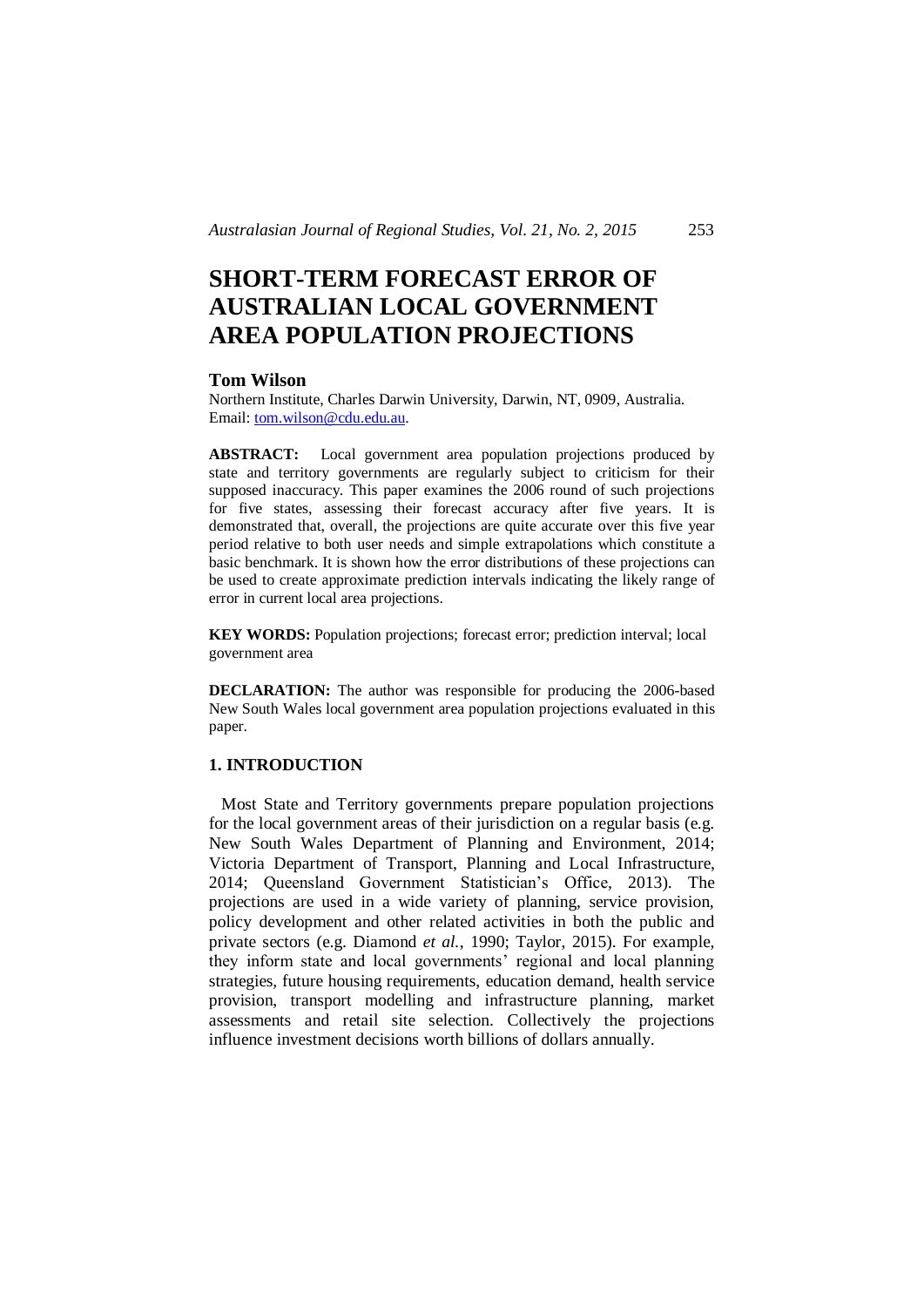Local area projections often generate considerable attention from the media and councils when published. Some commentary is fairly neutral and concerned with describing and discussing the projected demographic changes; other comments are decidedly negative, usually when the projections for a particular local area indicate steady population numbers or decline (Johnstone, 2015). Projections which fail to align with a council's outlook for the future of its area tend to be criticised as inaccurate, and the projection models from which they are generated are often deemed flawed. Furthermore, projections of population decline are seen as dangerous because they risk discouraging investment and employment, thus becoming self-fulfilling prophesies.

 Subsequent monitoring of projection accuracy through comparisons with the annual Estimated Resident Populations (ERPs) published by the ABS can generate further debate. Some commentators give mixed reviews of local area projections (e.g. Salt, 2014), but others are more critical. For the latter group, even small differences between a projection and an ERP in the first few years of the projection period are viewed as a failure of the projections, sometimes prompting questions of competency of those who produced them.

 These sorts of criticisms, which are often directed at the projections for a single local government area, might give the impression that State and Territory governments in Australia do a poor job of forecasting local area populations. This paper examines whether this is the case, focusing specifically on the first five years of the projections. The reason for this short-term focus is three-fold: (i) most attention is placed on projections when they are the latest available set, and after five years usually an updated set of projections will have been produced, (ii) short-term errors provide a clue to longer-term errors because forecast error usually increases over time, and (iii) many stakeholders make use of short-term projections (e.g. Diamond *et al*. 1990; Carey, 2011; Salt, 2014; Dovey, 2015). Examining forecast error is also helpful in providing users with an indication of the likely range of error in a current set of population projections, and allowing demographers to assess whether there are obvious problems with projections that could be corrected in the future.

 Specifically, this paper reports on an evaluation of the five-year forecast error of the 2006 round of local government area population projections from those states that published projections shortly after the necessary 2006 Census and ERP data became available. These jurisdictions are New South Wales, Victoria, Queensland, South Australia and Tasmania. Western Australia, the Northern Territory and the Australian Capital Territory are excluded, WA because its 2006-based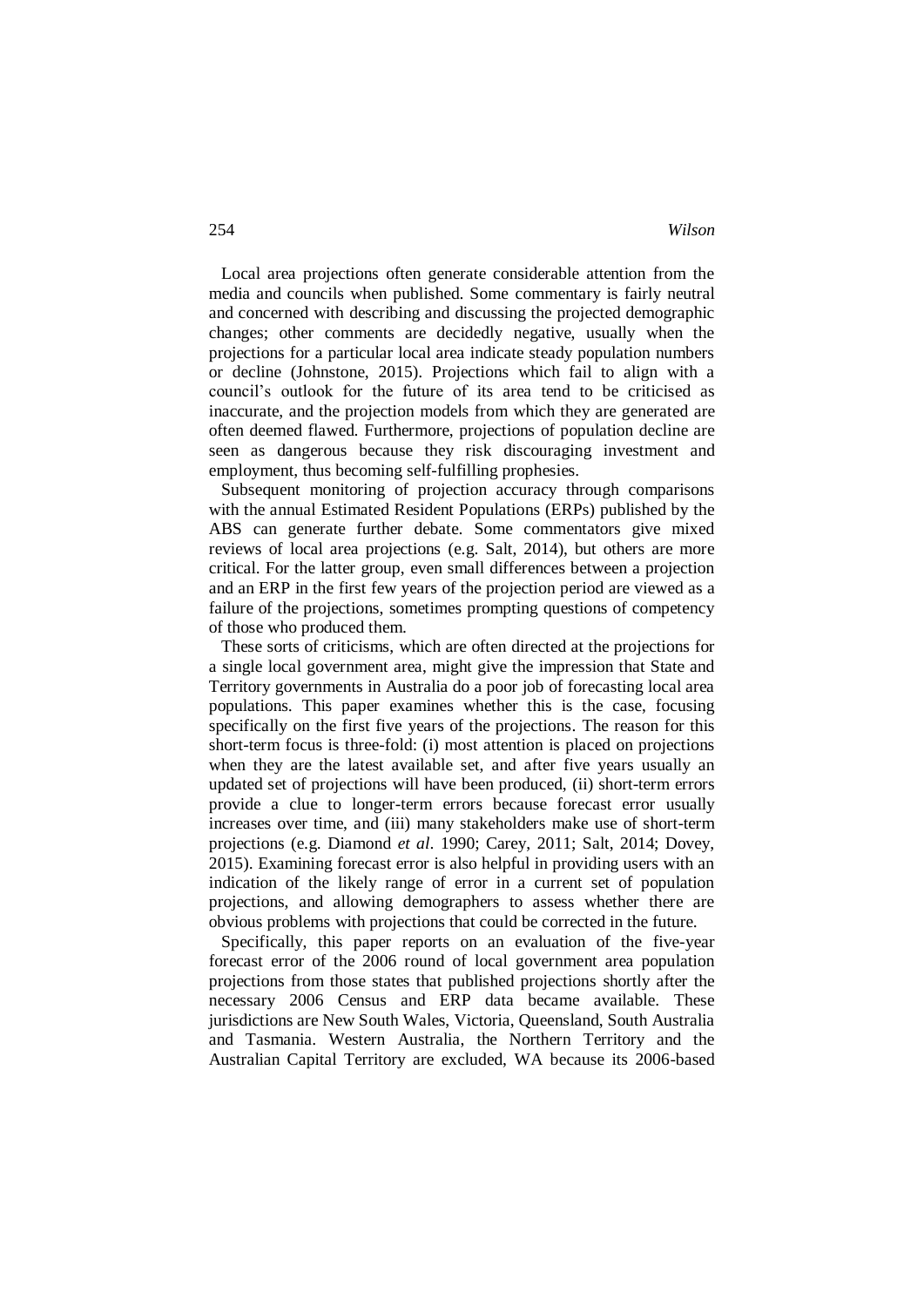## *Short-Term Forecast Error of Australian Local* 255 *Government Area Population Projections*

projections were released after 2011, the NT because it did not produce local government area projections in the 2006 round of projections, and the ACT because it has no local government areas. Both total and agespecific populations are assessed in this analysis. Projected demographic components of change (births, deaths and migration) could not be assessed as they were not published.

 What magnitude of error might be expected in the local government area projections? There is limited existing literature on this specific topic, but in an analysis of several past sets of Queensland local government area projections, Wilson and Rowe (2011) found average errors for the total population to be between 4 and 6 per cent after 5 years. Similarly, in an assessment of several rounds of county population projections for Florida, Smith and Rayer (2011) discovered average errors after 5 years to be also between 4 and 6 per cent. The limited amount of previous research on local area population forecast error has revealed that error generally increases as population size decreases, and in many cases areas with particularly high growth or decline in the recent past also tend to experience higher forecast errors (e.g. Rayer, 2008; Statistics New Zealand, 2008; Tayman *et al*. 2011). In Queensland, Wilson and Rowe (2011) found errors varied from just 3 or 4 per cent for areas with 50 000 or more people, 5 to 7 per cent for populations of 5 000 to 15 000, and around 9 to 11 per cent for those with fewer than 2 000 people. They also discovered that areas with relatively large shares of their populations in mining employment or identifying as Indigenous tended to experience larger than average errors. Few studies have examined local area agespecific forecast errors (although exceptions include Rayer and Smith, 2014; and Statistics New Zealand, 2008). Rayer and Smith's analysis of county population projections in Florida showed the highest errors to be found at the young adult and very oldest ages.

 On the matter of terminology, a population *projection* is strictly any numerical statement about the future of a population whether plausible or not. A population *forecast* on the other hand is a projection deemed to describe the most likely demographic future. However, in this paper the data under assessment are labelled 'population projections' because this term is widely used by State and Territory governments. But given that most users regard them as *forecasts* they are evaluated as such, and thus reference is made to their 'forecast error' (following Smith, 1987).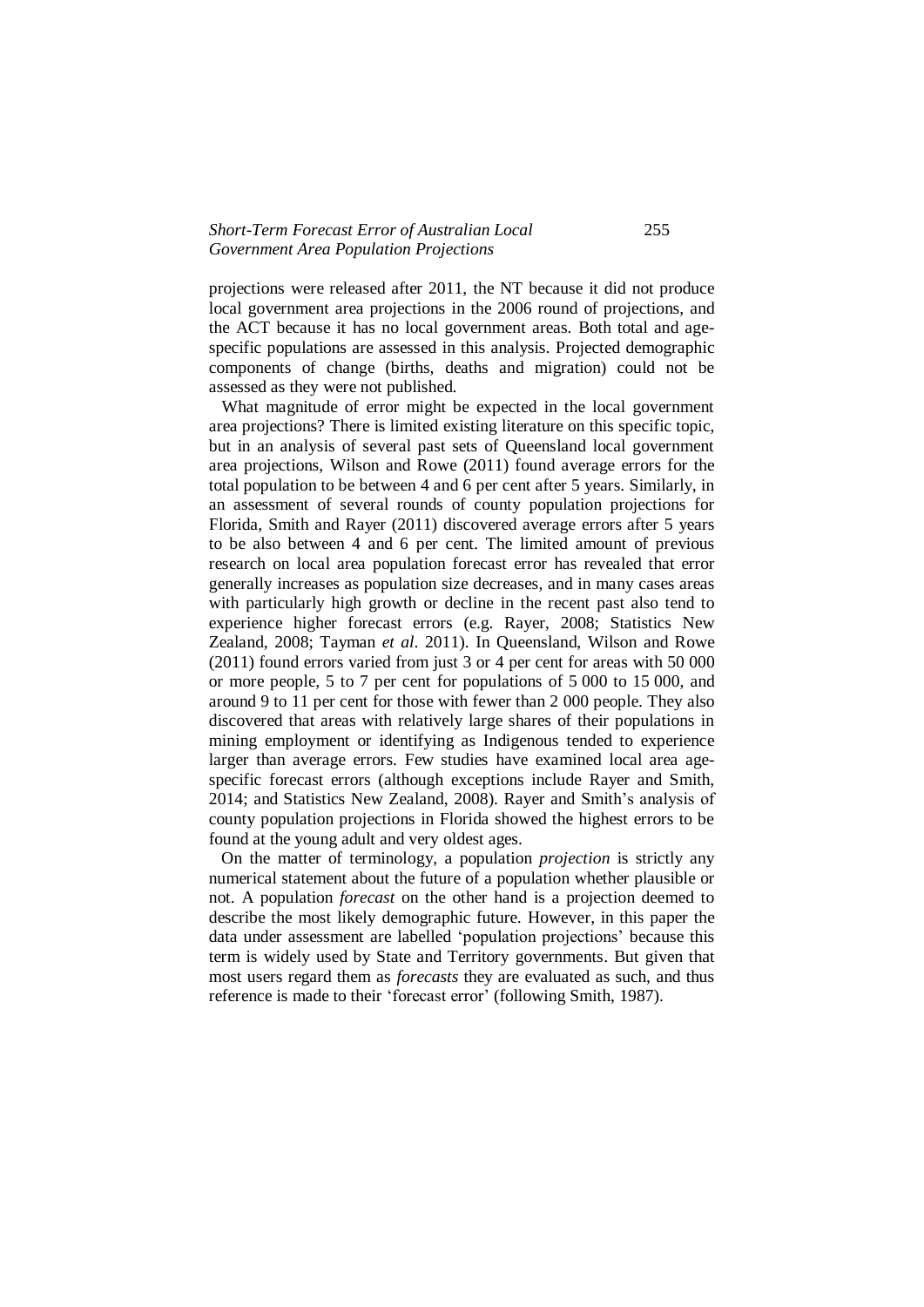# **2. DATA AND METHODS**

#### *Population Projections Data*

 Local government area population projections were obtained shortly after their publication from the websites of the relevant government departments responsible for projections in New South Wales, Victoria, Queensland, South Australia and Tasmania (NSW Department of Planning, 2009; Victorian Department of Planning and Community Development, 2009; Queensland Department of Infrastructure and Planning, 2008; South Australian Department of Planning and Local Government, 2011; Tasmanian Demographic Change Advisory Council, 2008). Total populations were obtained for all five of these states, whilst projections for five year age groups were available for all states except Queensland. Projections were 2006-based for New South Wales, Victoria, Queensland and South Australia and 2007-based for Tasmania, and the projections data extracted for analysis were those for 2011 (four states) and 2012 (Tasmania). All projections data refer to 30th June of the reference year.

 The study examined projections for 152 LGAs in New South Wales, 77 in Victoria, 60 in Queensland, 68 in South Australia and 29 in Tasmania (totalling 386). Only 18 LGAs had to be excluded from the analysis because of either boundary changes or missing data – the latter being a few small Indigenous councils in Queensland for which projections were not published. All remaining 386 local government areas did not undergo boundary changes over the period, or did so with negligible population changes.

 All sets of projections were produced from cohort-component models using fertility, mortality and migration assumptions. For urban areas in NSW, Victoria, and Queensland data on anticipated dwelling growth were also taken into account, often via a housing-unit model used in concert with the cohort-component model. Projections of total populations for Queensland LGAs outside South East Queensland were prepared using a ratio-share method to which were constrained age-sex projections from the cohort-component model. Methodological information was not published for the South Australian LGA projections, although some form of cohort-component model will have been used.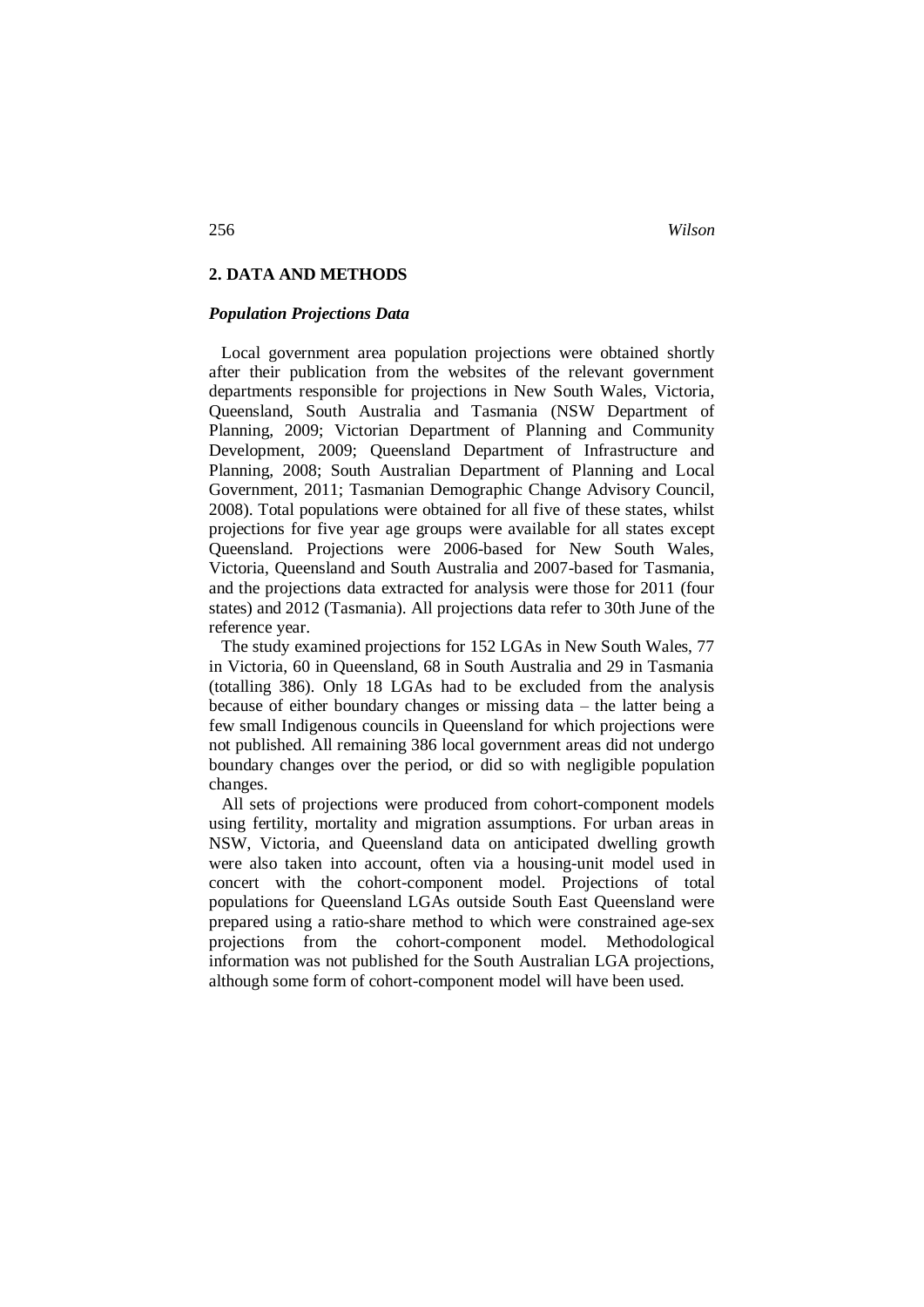## *Short-Term Forecast Error of Australian Local* 257 *Government Area Population Projections*

#### *Benchmark Projections Data*

 The state's local government area projections were compared against a benchmark set of projections created from a basic, naïve and automated method. Naïve 2006-based projections of total population were generated from a linear extrapolation of population change over the decade 1996- 2006. A comparison of official projections against these naïve projections indicates the extent to which state government demographers provide greater value (or not) than a basic, but very quick and low-cost, projection method.

#### *Population Estimates Data*

 Projections were assessed against ABS Estimated Resident Populations (ERPs) for local government areas (ABS, 2013a). These ERPs take into account the 2011 Census and are final up to 2011 and provisional for later years. However, these ERPs are problematic in that they are inconsistent with the ERPs available at the time the projections were produced. Following the 2011 Census ABS decided to 'recast' its ERP series back to 1991, superseding all previous ERP data (ABS, 2013b). During the 2011 Census evaluation ABS used a new and improved method of estimating census net undercount, finding that in earlier years it had overcompensated for undercount in creating its ERPs. Nationally, the ERP for 2011 was about a quarter of a million lower than it would have been if the old undercount adjustment had been applied. Without making allowance for the ERP recasting, any evaluation of the projections would be completely unreliable. The solution applied here is to calculate error measures which allow for the discontinuity (described below).

# *Error Measures*

 Forecast error is defined as the population forecast minus the ERP, and is often expressed as a ratio of ERP to standardise for population size. This is Percentage Error  $(PE)$ :

$$
PE_t = \frac{F_t - ERP_t}{ERP_t} 100\%
$$
\n<sup>(1)</sup>

where  $F$  denotes the population forecast and  $t$  a forecast year. To allow for ABS's ERP recasting a modified error measure used by Keilman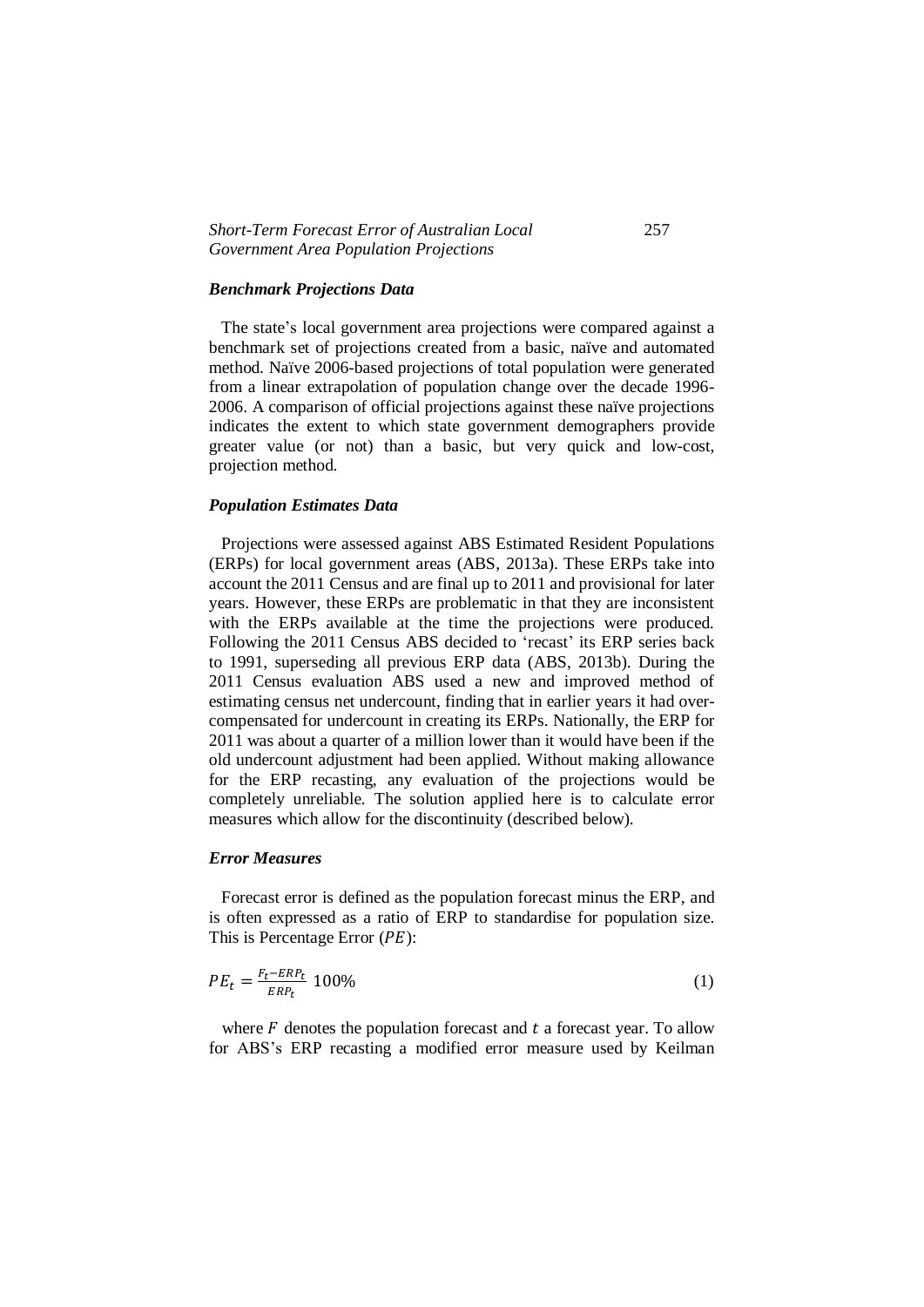(1999) is applied. This is Corrected Percentage Error (CPE), and it removes the difference between the old and recast 2006 (or 2007) jumpoff ERPs. It is calculated as:

$$
CPE_t = \frac{F_t - ERP_t^{recast} - (ERP_0^{old} - ERP_0^{recast})}{ERP_t^{recast}} 100\%
$$
 (2)

 where 0 denotes the jump-off year. Corrected Percentage Error is not a perfect solution, however, because it does not make allowance for the projected fertility, mortality and migration assumptions which might have been prepared if the producers of the projections had had the recast ERPs available to them at the time.

 The principal measure used to report average error across all local government areas in each state is the Weighted Mean Absolute Percentage Error (WMAPE). This is a weighted mean of the absolute (in this case Corrected) Percentage Errors, with weights defined as each local government area's share of all local government area populations for the forecast year (Siegel, 2002; see also Wilson, 2012). It is also known as the Mean Percentage Absolute Difference (MPAD) (Murdock *et al*., 1984). WMAPE may be calculated as:

$$
WMAPE_t = \sum_i \left( |CPE_t^i| \frac{ERP_t^{i, recast}}{\sum_i ERP_t^{i, recast}} \right) \tag{3}
$$

where  $i$  is a local government area. WMAPE is relevant when there is a wide range of local area population sizes and preferable in such cases to the Mean Absolute Percentage Error (MAPE), which effectively weights all observations equally:

$$
MAPE_t = \sum_i \left( \left| CPE_t^i \right| \frac{1}{n} \right) \tag{4}
$$

where  $n$  is the number of observations. Population forecast errors tend to form right-skewed distributions where a small number of high errors result in the mean being regarded as unrepresentative of 'average' error (Tayman and Swanson, 1999). An alternative is the Median Absolute Percentage Error (MedAPE) which is the middle of a set of ranked absolute CPEs. Although WMAPE is the preferred measure in this paper, both MAPE and MedAPE are reported alongside WMAPE in Table 1 to facilitate comparison with other studies.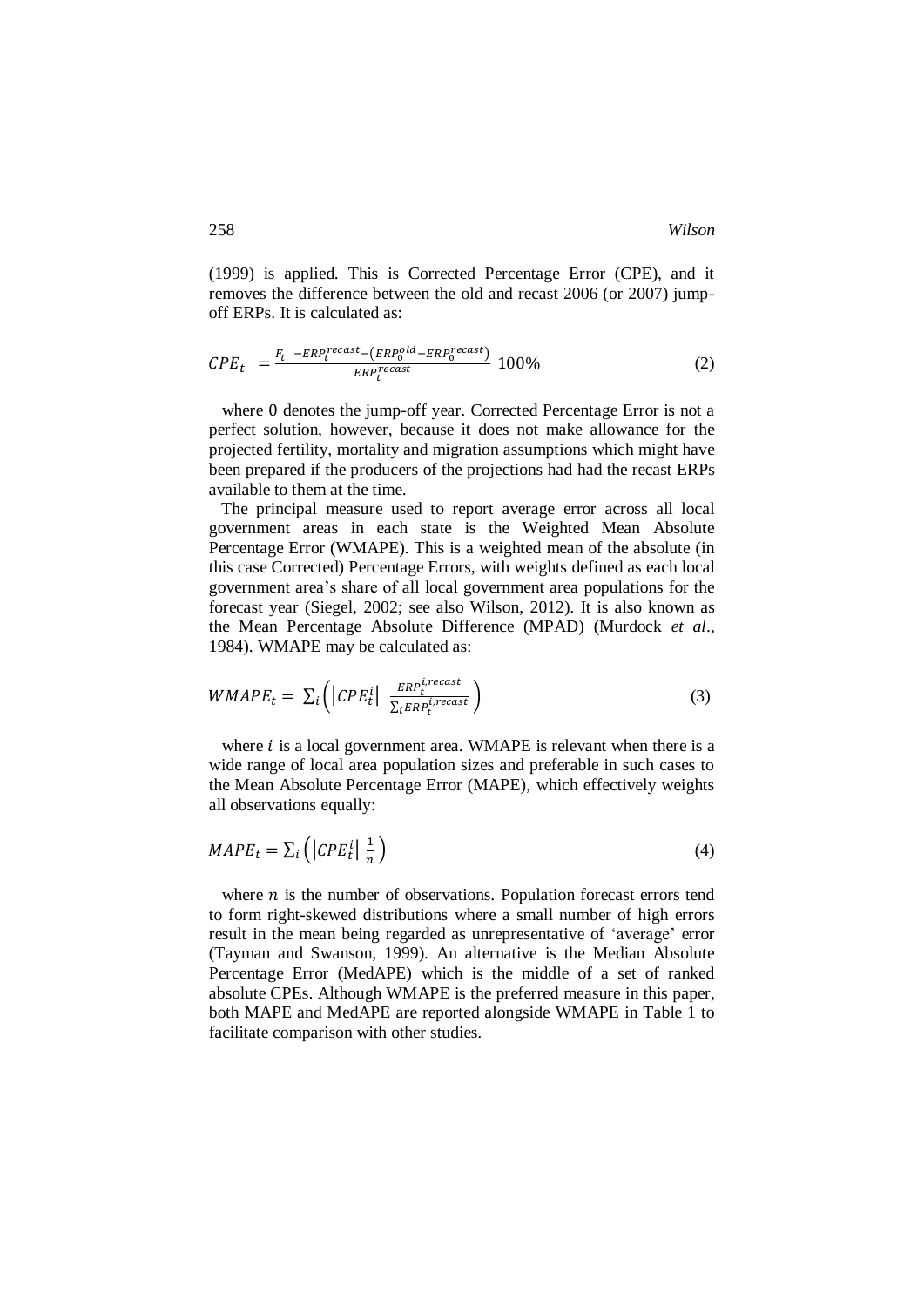### *Short-Term Forecast Error of Australian Local* 259 *Government Area Population Projections*

 In addition to reporting average errors, the distributions of errors across LGAs are also presented. Low average errors are impressive, but if there are a few highly erroneous outliers then there remain problems for users and producers of the projections. For each local government area absolute values of Corrected Percentage Errors are categorised into those (i) below 5 per cent, (ii) 5-10 per cent, (iii) 10-20 per cent and (iv) 20 per cent or more. These are regarded here as (i) good, (ii) acceptable, (iii) poor, and (iv) bad on the basis of Tye's (1994) finding that most users consider errors up to 10 per cent as acceptable.

 Forecast bias is also briefly reported. This refers to whether projections were too high or too low on average across all LGAs. The measure used is Mean Percentage Error (MPE) which is simply the mean of all Corrected Percentage Errors. A positive value indicates the projections were too high overall; a negative value shows they were too low.

# **3. RESULTS**

#### *Error in Projecting Total Populations*

 Table 1 presents the average errors of local government area population projections after five years. All averages as measured by WMAPE are below 3 per cent, indicating fairly accurate projections overall. The fifth column of the table reports WMAPE errors from the naïve linear extrapolation. It can be seen that in all cases the states' projections outperformed the naïve model – as shown by the right-hand most column of the table. In the cases of Queensland, New South Wales and South Australia the official projections achieved less than half the average error of the naïve projections. The results confirm that the efforts and expense made by the states in preparing their projections paid off in terms of greater accuracy. Across all five states the average error of the states' projections was 2.4 per cent compared to 5.3 per cent for the naïve projections.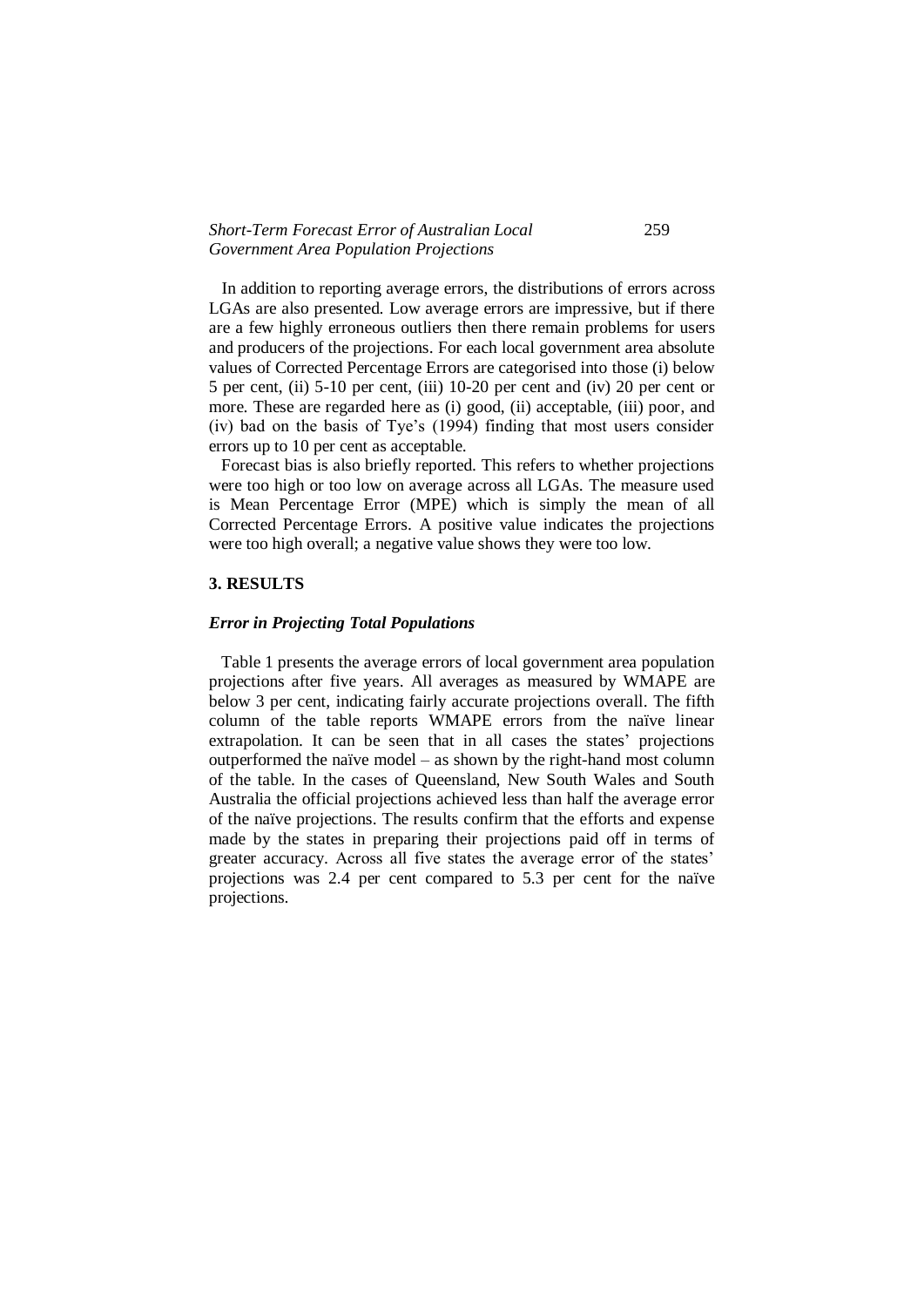|                      | States'<br>projections           |               |             | <b>Naïve</b><br>projection | <b>Additional</b><br>value    |
|----------------------|----------------------------------|---------------|-------------|----------------------------|-------------------------------|
| <b>State</b>         | <b>WMAPE</b><br>(A)              | <b>MedAPE</b> | <b>MAPE</b> | <b>WMAPE</b><br><b>(B)</b> | $(\mathbf{B}) - (\mathbf{A})$ |
|                      | per cent                         |               |             |                            |                               |
| <b>NSW</b>           | 2.7                              | 2.6           | 3.1         | 5.5                        | 2.8                           |
| Vic                  | 2.4                              | 2.2           | 2.4         | 4.1                        | 1.8                           |
| Qld                  | 2.5                              | 2.9           | 4.8         | 7.5                        | 5.1                           |
| <b>SA</b>            | 1.4                              | 2.0           | 3.8         | 3.1                        | 1.7                           |
| Tas                  | 2.0                              | 1.8           | 2.7         | 2.6                        | 0.6                           |
| A11<br>$\sim$ $\sim$ | 2.4<br>$\mathbf{1}$ $\mathbf{1}$ | 2.3           | 3.3         | 5.3                        | 2.9                           |

**Table 1**. Average Error of Local Government Area Population Forecast Errors after Five Years.

Source: the Author.

 The naïve projection errors also play another role: they can be viewed as a measure of the degree of difficulty in producing accurate projections in each state. Although the average errors for South Australia and Tasmania's projections were the lowest, their small naïve errors indicate that projecting local government area populations in these states was relatively easy. Population growth tends to be relatively steady and predictable. Conversely, while the average error for Queensland's local government area projections wasn't especially low, the naïve error indicates that this was the most challenging jurisdiction for which to produce local area projections.

 Figure 1 presents an alternative perspective on forecast error by showing the distribution of absolute errors across LGAs. For example, in NSW 84 per cent of LGAs were projected with absolute CPE under 5 per cent after 5 years (good), 15 per cent had errors of between 5 and 10 per cent (acceptable), and just 1 per cent experienced errors of 10-20 per cent (poor). In Victoria and Tasmania no LGAs had errors exceeding 10 per cent. Queensland and South Australia experienced some errors between 10-20 per cent while a small proportion had errors exceeding 20 per cent. Across all five states 83 per cent of LGAs had absolute errors under 5 per cent, 12 per cent had errors of between 5 and 10 per cent, 4 per cent between 10 and 20 per cent, whilst 1 per cent of LGAs experienced errors of 20 per cent or more.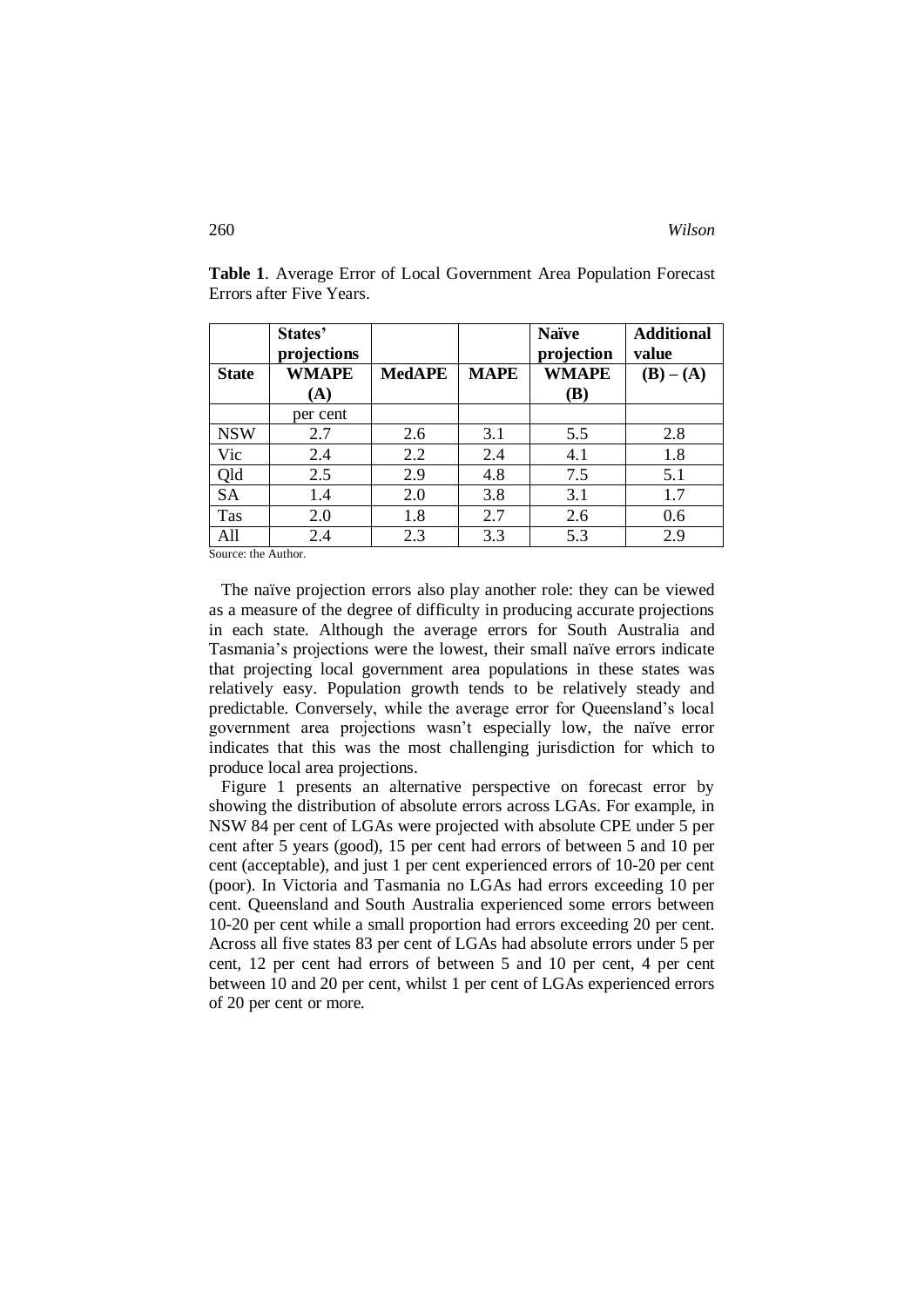*Short-Term Forecast Error of Australian Local* 261 *Government Area Population Projections*



**Figure 1.** The Distribution of Absolute Corrected Percentage Errors across Local Government Areas After 5 Years. Source: the Author.

 In terms of bias, LGA projections in NSW and Queensland proved a little low overall with Mean Percentage Errors after 5 years of -1.2 per cent and -2.2 per cent respectively. In Victoria, South Australia and Tasmania the projections were a little high overall with MPE values of 0.2 per cent, 2.8 per cent and 0.6 per cent respectively. Across all five states MPE was -0.2 per cent, indicating little bias overall. All these values are fairly low and demonstrate that bias is not a significant issue.

Why were 5 per cent of LGAs' populations forecast with large errors (exceeding 10 per cent)? An examination of projection assumptions and/or local area characteristics for individual LGAs can be useful in diagnosing the causes of error. In NSW two LGAs were forecast with more than 10 per cent error. One was Camden, an area of south-west Sydney undergoing residential development. The population projection for Camden was driven by optimistic dwelling forecasts, and although the area's population grew by 15 per cent over the 2006-11 period, it was less than anticipated. The other LGA was Murrumbidgee, home to about 2 600 people in 2006. The population projection was for very slight growth, but in fact population declined. Census data show significant job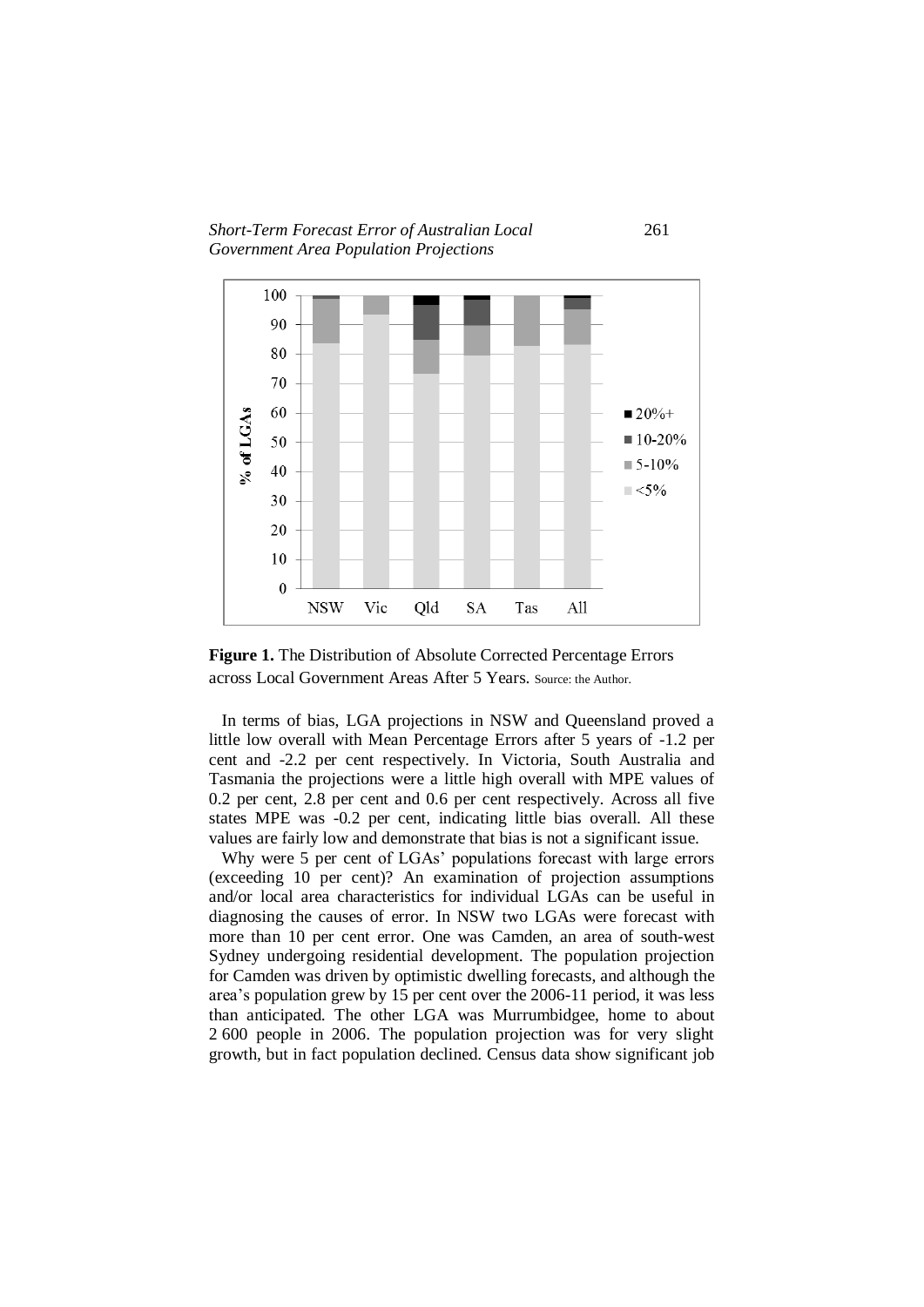losses in the 'agriculture, forestry and fishing' and 'manufacturing' industries over the 2006-11 period (ABS, 2012).

 In Queensland nine LGAs experienced more than 10 per cent error, eight of which had populations under 5 000. The one LGA with a sizeable population was the mining town of Mount Isa. Substantial population growth in this LGA was projected for 2006-11 due to resource development (Queensland Department of Infrastructure and Planning, 2008 p.29), but more moderate growth eventuated. Employment in mining and associated construction is often subject to considerable volatility due to fluctuations in global commodity prices, and is therefore very hard to predict. The nine small LGAs with large errors were Aurukun, Blackall Tambo, Boulia, Bulloo, Carpentaria, Cook, Croydon, and McKinlay. All of these LGAs were under-projected, and all experienced upward changes in the direction of their population trends from 2006 or 2007. Such results confirm the long-established fact that projections, created from extrapolative models in this case, tend to be accurate when population trends are on a 'business as usual' setting. The challenge remains to predict discontinuities and turning-points. However, it is possible that some of the problem may be due to ERPs rather than projections. It is well known that Indigenous census counts have a tendency to fluctuate and be inconsistent from one census to the next, resulting in ERP reliability issues for areas with large Indigenous populations. For example, Aurukun (over 90 per cent Indigenous) recorded very large increases in its Indigenous ERP between 2006 and 2011 (ABS, 2008; 2013c).

 In South Australia the seven LGAs of Anangu Pitjantjatjara, Cleve, Coober Pedy, Elliston, Karoonda East Murray, Maralinga Tjarutja, and Peterborough experienced errors of more than 10 per cent. A modest increase in population was projected for Anangu Pitjantjatjara but subsequently published ERPs reveal that the population actually increased substantially between 2006 and 2011. This was the only LGA under-projected. For the other six LGAs negligible total population change was projected, but in reality they all lost population.

 In summary, the most erroneous projections were largely amongst nonmetropolitan LGAs that were either small, had significant mining employment or significant Indigenous populations. The findings confirm those of Wilson and Rowe (2011).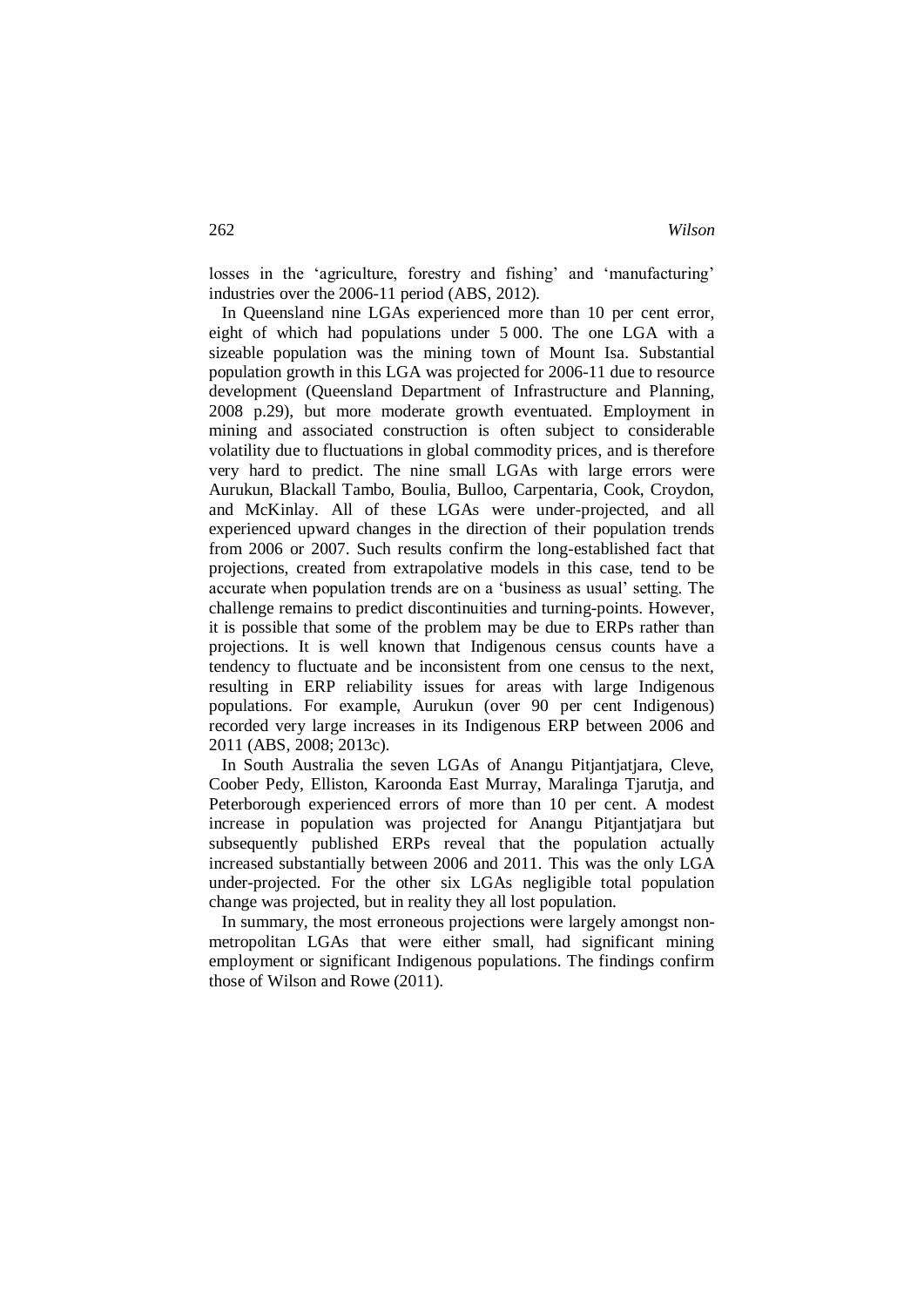# *Short-Term Forecast Error of Australian Local* 263 *Government Area Population Projections*

# *Error in Projecting Total Population by Population Size*

 The upper panel of Table 2 shows how errors of the states' projections varied by population size (measured as size at the start of the projections). Previous research has found error is usually greater for smaller populations. To some extent this finding is reflected in the table, though there is little difference between the two larger population categories, and only modest differences between the middle two categories. A possible contributor to the fractionally larger error in the 50 000+ population category is overseas migration: these larger LGAs attract more overseas migration and are likely to experience greater annual fluctuations in population growth due to the volatility of net overseas migration trends. The main finding here is that population projections for LGAs with just a few thousand (or even a few hundred) people are very difficult to get right, even over the short-term.

|  | Table 2. WMAPEs of Local Government Area Population Projections |  |  |
|--|-----------------------------------------------------------------|--|--|
|  | after Five Years, by Population Size Category.                  |  |  |

| <b>State</b> | <b>Population size</b> |                    |                      |           |
|--------------|------------------------|--------------------|----------------------|-----------|
|              | $0 - 4,999$            | $5,000-$<br>19,999 | $20,000 -$<br>49,999 | $50,000+$ |
|              | per cent               |                    |                      |           |
|              | States' projections    |                    |                      |           |
| <b>NSW</b>   | 4.2                    | 3.0                | 2.6                  | 2.7       |
| Vic          | $\ast$                 | 2.7                | 2.3                  | 2.3       |
| Qld          | 6.7                    | $\star$            | 2.7                  | 2.4       |
| <b>SA</b>    | 5.1                    | 2.4                | 0.7                  | $\ast$    |
| Tas          | $\ast$                 | 2.4                | $\ast$               | $\ast$    |
| All          | 4.9                    | 2.7                | 2.2                  | 2.4       |
|              | Naïve projections      |                    |                      |           |
| <b>NSW</b>   | 6.7                    | 4.5                | 5.7                  | 5.5       |
| Vic          | $\ast$                 | 4.2                | 4.0                  | 4.1       |
| Qld          | 7.8                    | $\star$            | 4.8                  | 7.9       |
| <b>SA</b>    | 7.7                    | 3.8                | 4.3                  | $\ast$    |
| Tas          | $\ast$                 | 3.3                | $\ast$               | $\ast$    |
| All          | 7.2                    | 4.1                | 4.8                  | 5.5       |

Note: \* Values not shown for categories with fewer than 10 observations. Source: the Author.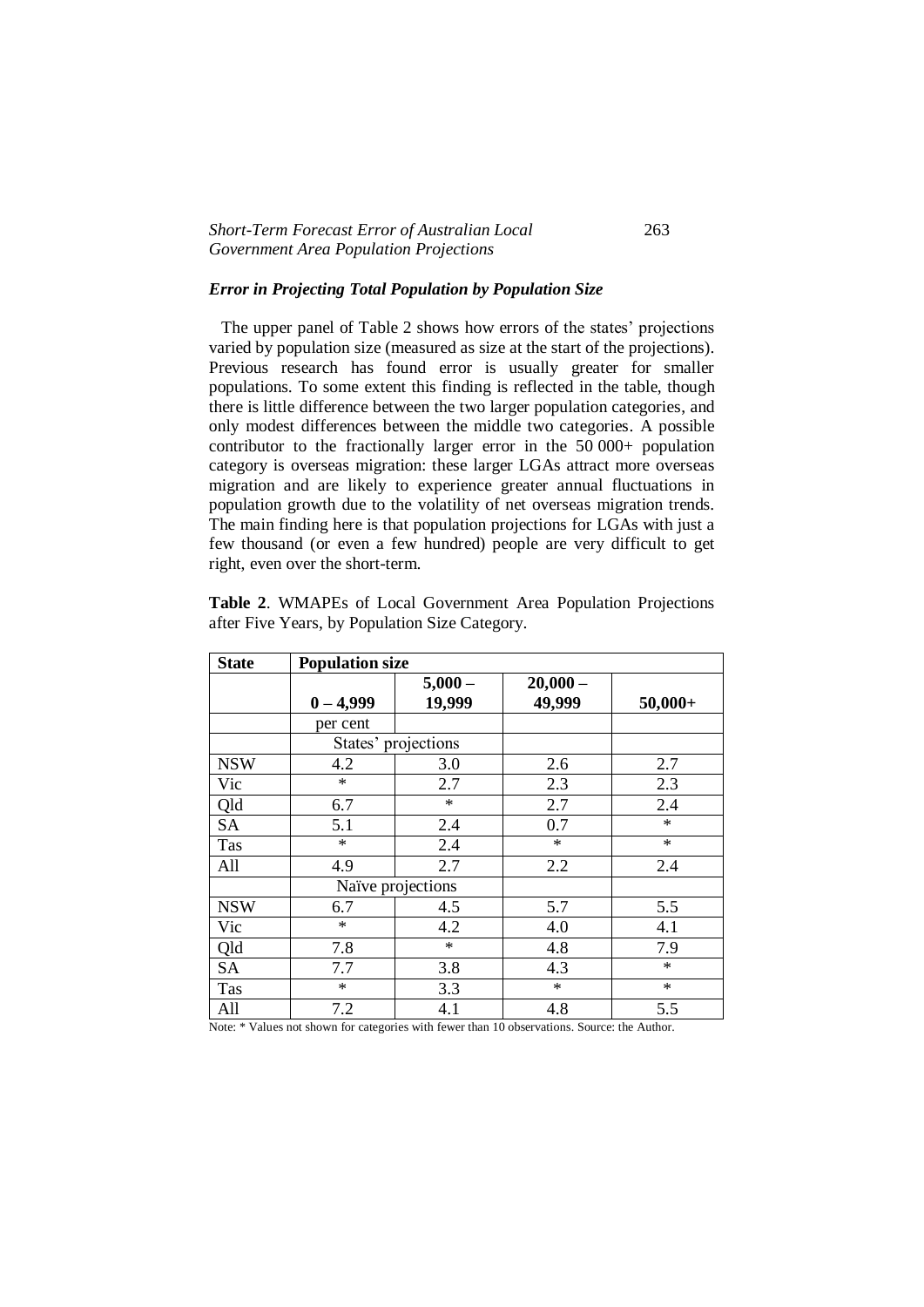The lower panel of Table 2 shows show the naïve linear extrapolations fared by population size category. For every size category and every state the naïve projections were less accurate. Interestingly, the states' projections increased their accuracy relative to the naïve projections as population size increased. For the smallest 0-4 999 category the average error of the states' projections was 69 per cent of the naïve projections  $(4.9$  per cent versus 7.2 per cent WMAPE), while for the 50 000+ category it was 44 per cent (2.4 per cent versus 5.5 per cent).

### *Error in Projecting Total Population by Growth Rate*

 There was some variation in error according to population growth rates over the preceding 2001-06 period. Table 3 presents average errors for LGA projections by state, indicating some agreement with previous research which shows that areas with the highest positive or negative growth rates in the recent past tend to experience the largest forecast errors. This may be related to the fact that past growth rates do not always provide a good indication of the future. There does seem to be a tendency for 'regression to the mean' in local area population trends in which areas experiencing the largest growth or decline in one period often grow at a rate closer to the average in the next (Wilson, 2014; Smith, 1987). However, many of the areas which underwent the largest declines over the 2001-06 period also had very small populations so growth rate versus population size effects are difficult to disentangle in this study. On the matter of bias, very little bias was evident in the projections for the middle three categories of growth rate. Interestingly, the MPE for areas declining the most  $\left(\langle -2 \rangle \right)$  per cent) was  $-2.6$  per cent indicating slight under-projection overall for these areas, while in the highest growth category (2 per cent+) there was slight over-projection (MPE of 1.7 per cent). It suggests that, overall, the projections would have benefitted from slightly less projected decline in areas which had recently declined the most and slightly less growth in areas which had recently grown the fastest – i.e. just a little more regression to the mean.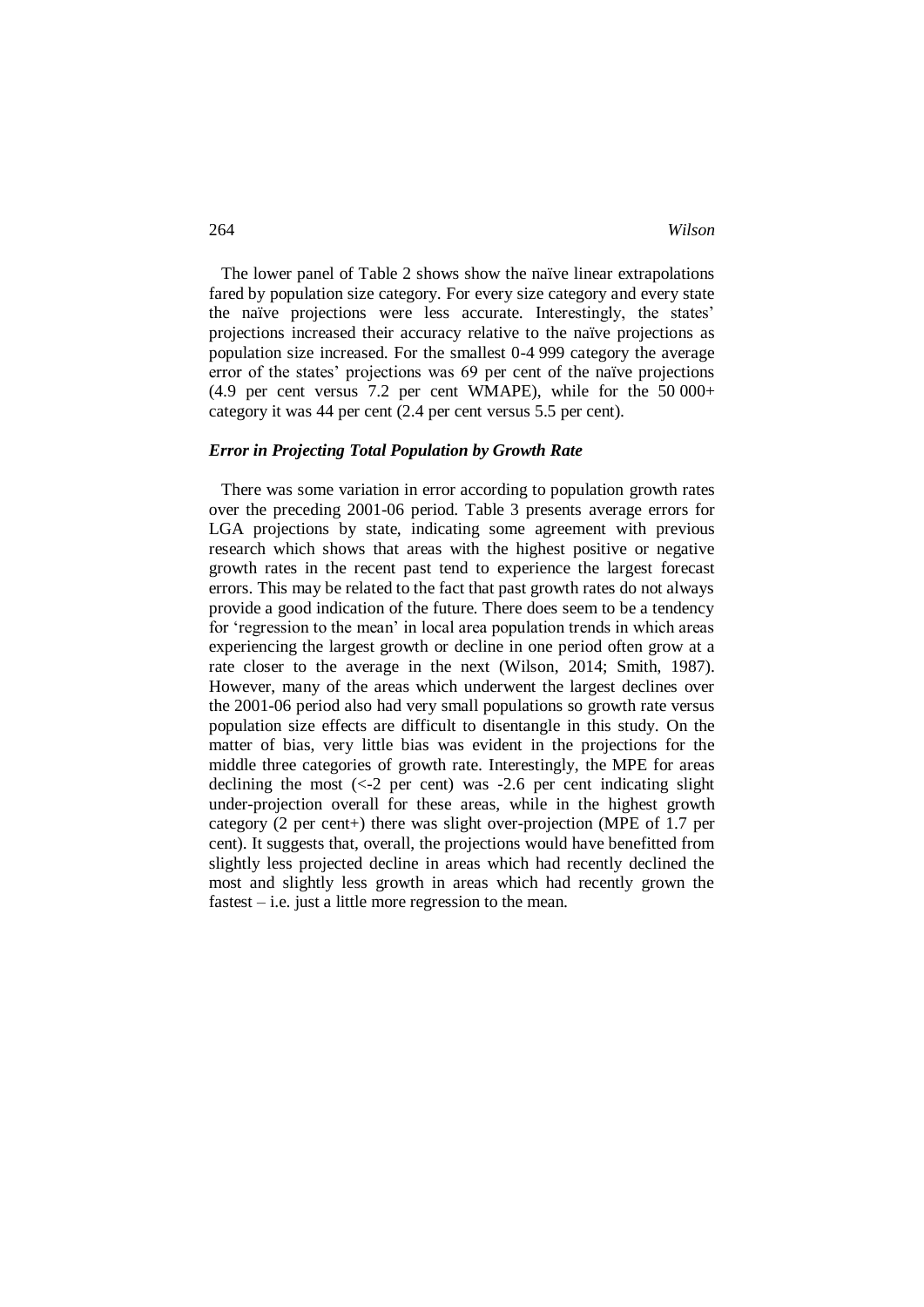# *Short-Term Forecast Error of Australian Local* 265 *Government Area Population Projections*

**Table 3**. WMAPEs of Local Government Area Population Projections after Five Years, by Growth Rate Category.

| <b>State</b> | Annual average growth rate, 2001-06 |            |          |         |          |
|--------------|-------------------------------------|------------|----------|---------|----------|
|              | $< -2.0\%$                          | $-2.0 - -$ | $-0.5 -$ | $0.5 -$ | $2.0% +$ |
|              |                                     | 0.5%       | 0.5%     | 2.0%    |          |
|              | per cent                            |            |          |         |          |
| <b>NSW</b>   | $\ast$                              | 3.7        | 2.5      | 2.5     | $\ast$   |
| Vic          | $\ast$                              | 3.8        | 1.9      | 2.8     | $\ast$   |
| Qld          | 7.5                                 | 1.8        | $\ast$   | 2.4     | 2.4      |
| <b>SA</b>    | $\ast$                              | $*$        | 1.5      | 1.1     | $\ast$   |
| Tas          | $\ast$                              | $\ast$     | 2.2      | 1.7     | $\ast$   |
| All          | 4.9                                 | 3.2        | 2.3      | 2.3     | 2.6      |

Note: \* Values not shown for categories with fewer than 10 observations. Source: the Author

#### *Error in Projecting Total Population by Density*

 LGAs were classified into three population density categories: high density (>200 persons per km<sup>2</sup>), medium density (10-200 persons per  $km<sup>2</sup>$ ), and low density (up to 10 persons per km<sup>2</sup>). Average errors in these three categories are shown in Table 4. Across all five states low population density LGAs were projected slightly less accurately than those in the medium and high density categories. However, many of these low density LGAs also had very small populations. The key finding is that projections in all three density categories were quite good overall and that there is no obvious urban or rural factor substantially affecting error.

**Table 4**. WMAPEs of Local Government Area Population Projections after Five Years, by Population Density Category.

|            | <b>High density</b> | <b>Medium density</b> | Low density |
|------------|---------------------|-----------------------|-------------|
|            | per cent            |                       |             |
| <b>NSW</b> | 2.9                 | 2.0                   | 3.1         |
| Vic        | 2.6                 |                       | 2.4         |
| <b>QlC</b> | $\ast$              | 2.9                   | 3.1         |
| <b>SA</b>  | . U                 |                       | 3.0         |
| Tas        | $\ast$              |                       | 2.5         |
|            |                     |                       | οq          |

Note: \* Values not shown for categories with fewer than 10 observations. Source: the Author.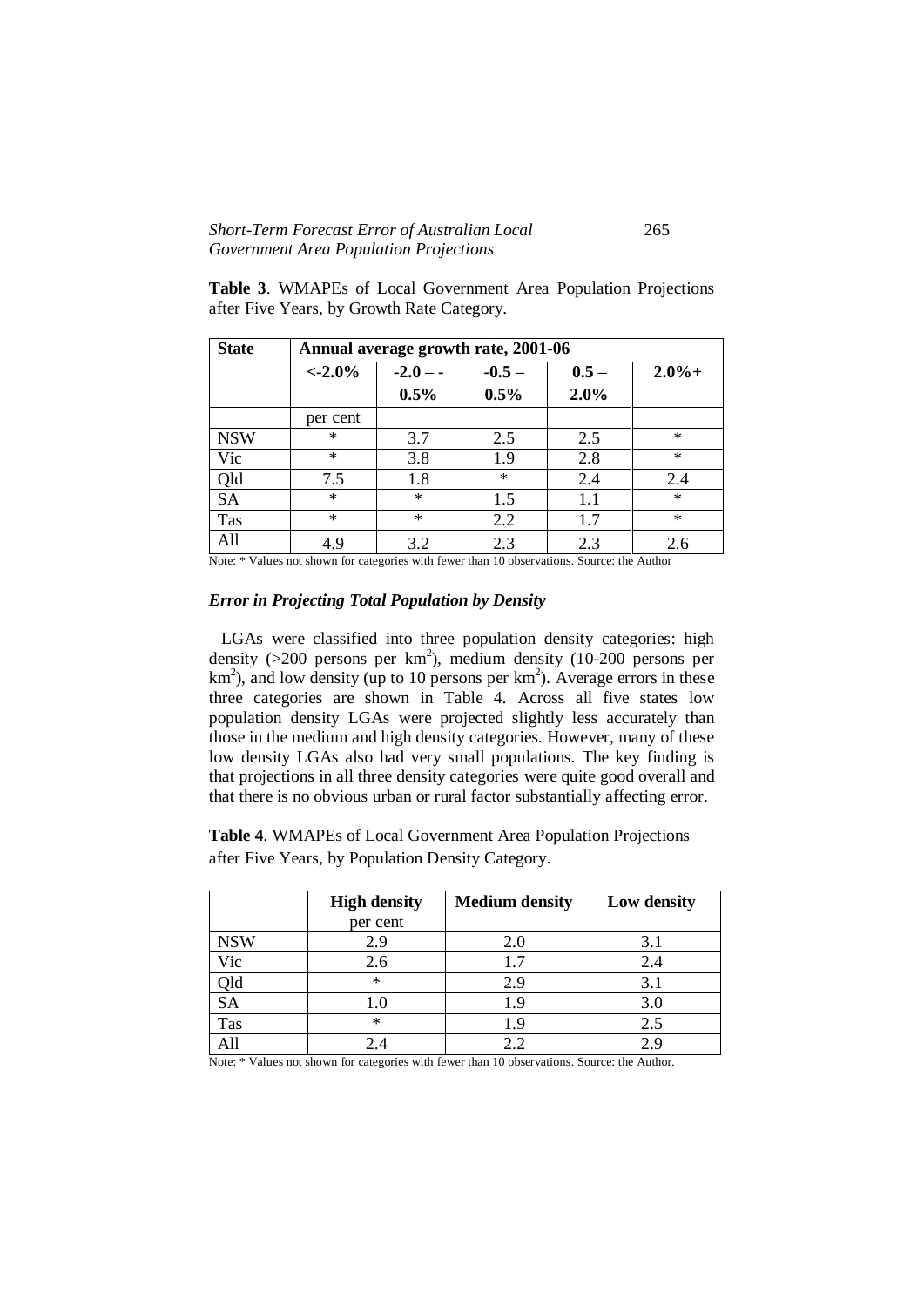### *Error in Projecting Specific Age Groups*

 Many users of projections have only a passing interest in the errors of projected total populations, focusing primarily on specific age groups related to the services they provide (e.g. education, prisons, aged care). How well were age-specific populations projected? Figure 2 illustrates WMAPEs by age for New South Wales, Victoria, South Australia and Tasmania, plus all four of these states combined. Projections by age group were not published for Queensland. Age group 0-4 is not shown in the graph because Corrected Percentage Errors require the start-of-period cohort population in their calculations, in this case births, which would be conceptually inconsistent with the other 'corrected' errors.



**Figure 2**. WMAPEs of Local Government Area Population Projections After Five Years, by Age Group. Source: the Author.

 Age-specific projections which had average errors under 5 per cent, and which may be classified as 'good', were the childhood ages, and most middle and older adult ages. Not surprisingly, average errors were greatest in the 20s and early 30s, which are the most migratory age groups. Migration is the most volatile of the demographic components of change, especially at the local area scale, and is relatively hard to predict. The very oldest age groups also experienced greater error than most. The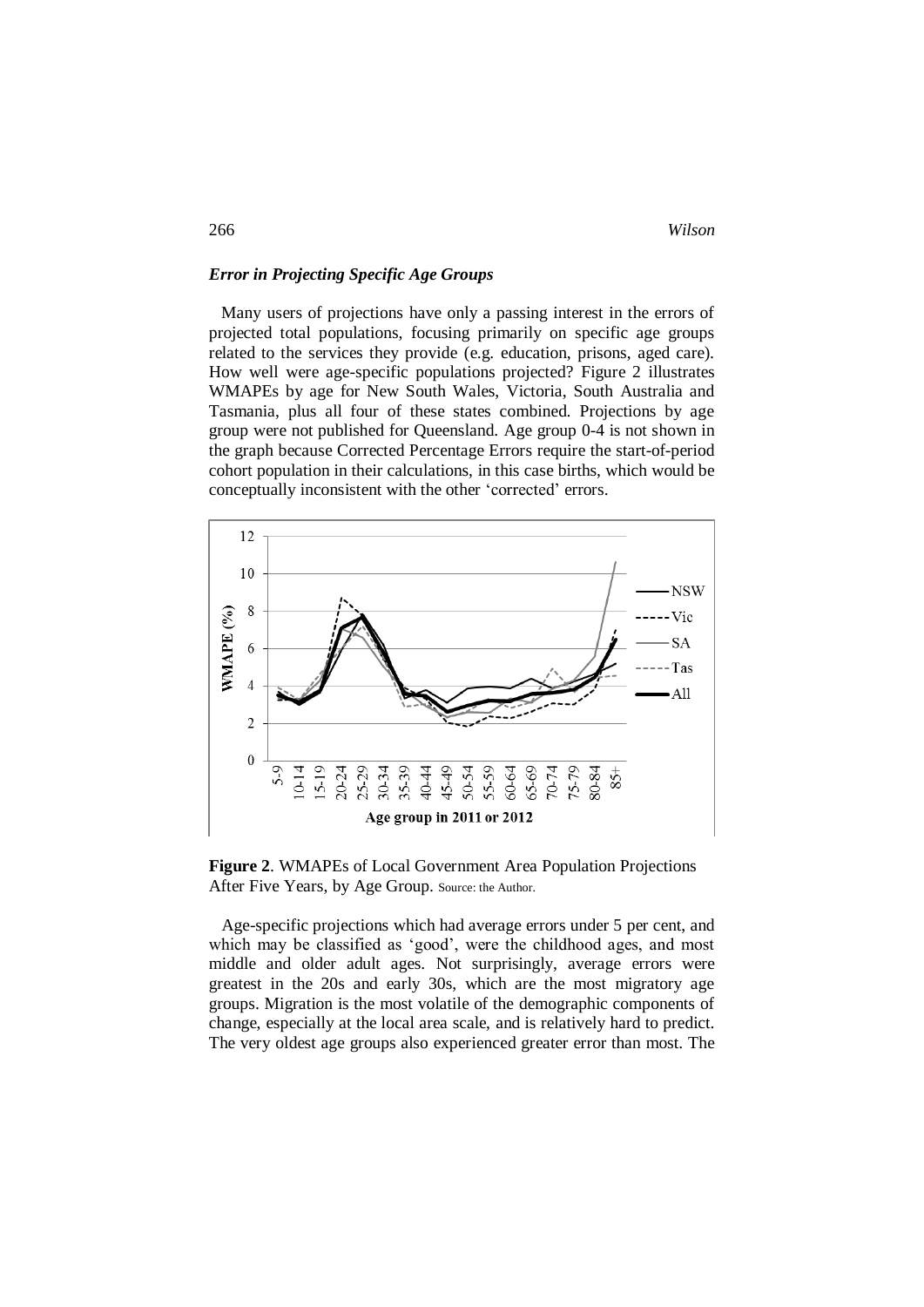## *Short-Term Forecast Error of Australian Local* 267 *Government Area Population Projections*

reasons for this are not obvious, but are likely to be related to the increase in migration rates with age that often occurs at the highest ages at the local area scale, and errors in mortality rate projections at high ages.

 Projections for most age groups were on average more erroneous than the total population errors shown in Table 1. This occurs because of a mix of over-projection and under-projection by age group. For example, the average absolute error for the total population projection for South Australia is lower than those at every age group in Figure 2 due to the mix of positive and negative age-specific errors which partially offset one another when summed over all ages.

#### **4. DISCUSSION**

### *Making Use of Past Error Data*

 The results section of this paper described average errors and the distribution of errors in the form of proportions of LGAs in different error categories. An alternative way of presenting error distributions is to report errors at certain points on the distributions. Table 5 displays selected percentiles of absolute Corrected Percentage Errors of local government area projections across all five states after five years by population size category. For example, the table reports that 80 per cent of LGAs with under 5 000 people had population forecast errors under 9.6 per cent for a five year projection horizon, and that 67 per cent of LGAs with 50 000 or more people had errors under 3.0 per cent.

**Table 5**. Absolute Corrected Percentage Errors at Selected Percentiles of the Error Distribution by Population Size Category.

|                   | <b>Population size</b> |                |                     |           |
|-------------------|------------------------|----------------|---------------------|-----------|
| <b>Percentile</b> | $0 - 4,999$            | $5,000-19,999$ | $20,000-$<br>49,999 |           |
|                   |                        |                |                     | $50,000+$ |
|                   | per cent               |                |                     |           |
| 67 <sup>th</sup>  | 6.7                    | 3.4            | 2.8                 | 3.0       |
| 80 <sup>th</sup>  | 9.6                    | 4.1            | 4.4                 | 3.6       |
| 95 <sup>th</sup>  | 19.3                   | 5.9            | 5.5                 | 5.4       |

Source: the Author.

 These sorts of errors have the potential to be used as ballpark indications of likely future error with the latest sets of local government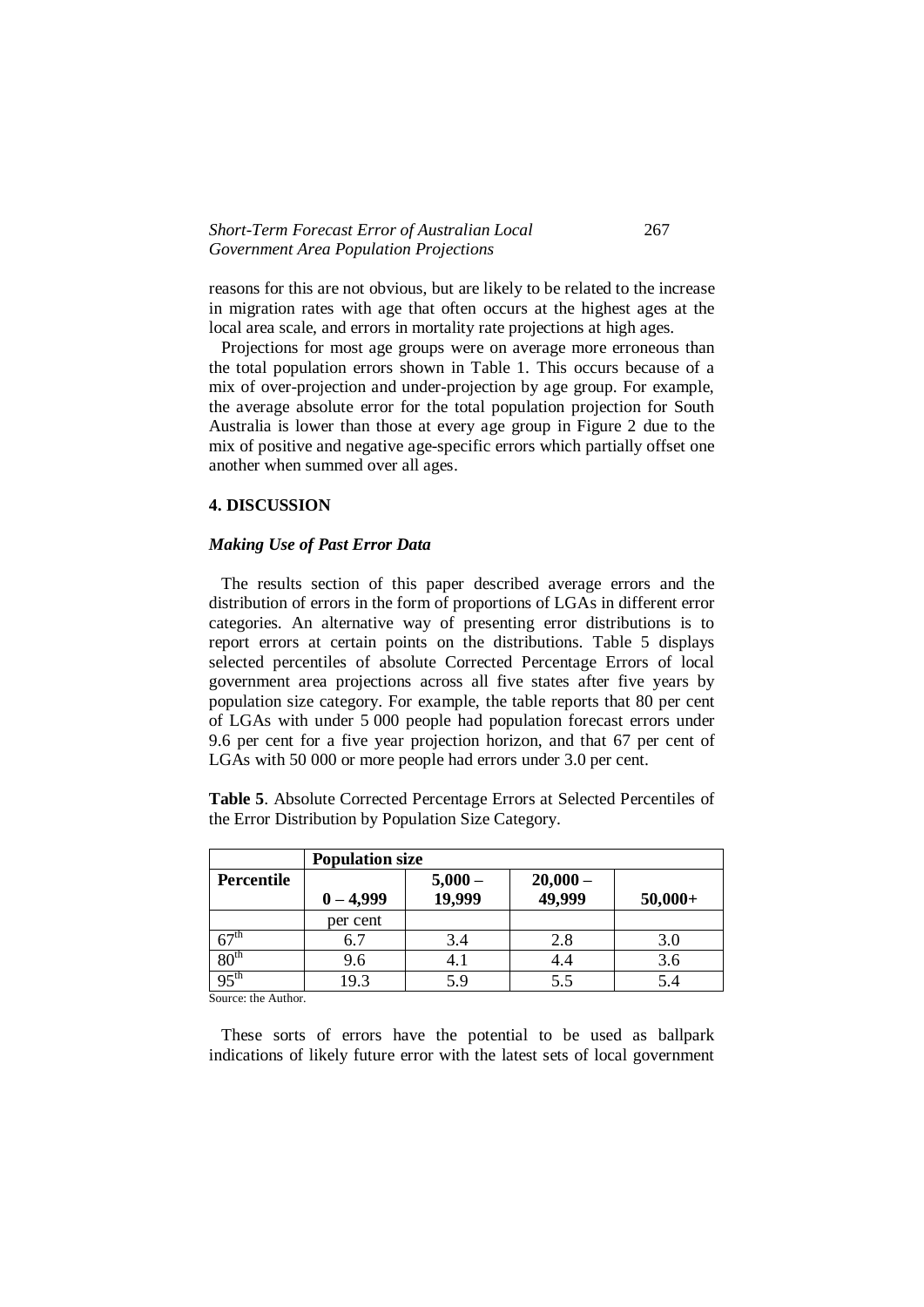area, or other similar small area, projections. It makes the significant assumption that the distributions of errors observed in the past will approximate those of the future, although there are studies which lend support to this assumption (e.g. Smith and Sincich, 1988). The emphasis is very much on ballpark indications, however, because factors other than population size clearly affect error and unique local factors may result in especially large errors in some areas. For more sophisticated and comprehensive indications of likely forecast error, probabilistic projections are required (e.g. Bell *et al*., 2011; Wilson, 2013). However, probabilistic models are very data-hungry and have yet to be modified from the national and large region scales for application at the local level.

 Although indicative and approximate only, the data in Table 5 are still useful. Imagine a local government area with a population of 15 000 which is projected to grow to 16 000 five years' later. Assuming that the error distributions shown in Table 5 are applicable, we could say it is probable that absolute Percentage Error will not exceed 4.1 per cent and very likely (though not impossible) lie within 5.9 per cent. Therefore it is probable that the population in five years' time will be  $16,000 \pm 656$  (i.e.  $0.041 \times 16000$  and unlikely it will exceed 16000  $\pm$  944 (i.e. 0.059  $\times$ 16 000). This scale of uncertainty is probably greater than most users realise (or would like), but it reflects the reality of local area population forecasting.

 Effectively these calculations comprise a simple method of estimating empirical prediction intervals around a population projection (Tayman, 2011; Wilson, 2012). Further research is needed to create a more refined regression-based approach which uses a larger sample of past projections and accounts for factors such as recent growth rates, mining employment, majority Indigenous populations, the varying volatility of migration trends, and urban localities slated for rapid development or redevelopment. Nonetheless, even basic indications of uncertainty are better than none, and certainly preferable to traditional high and low projection variants which have been shown to be poor at representing likely error ranges (e.g. Keilman *et al*., 2001; Wilson and Bell, 2007). Information on the likely range of future population should prove useful to decision-makers facing significant investment decisions. For example, will the population of town X have grown sufficiently in five years' time to justify the building of a new supermarket? Different decisions might result from projections which have a relatively small prediction interval compared to those with a very large range of uncertainty which indicate either growth or decline is possible.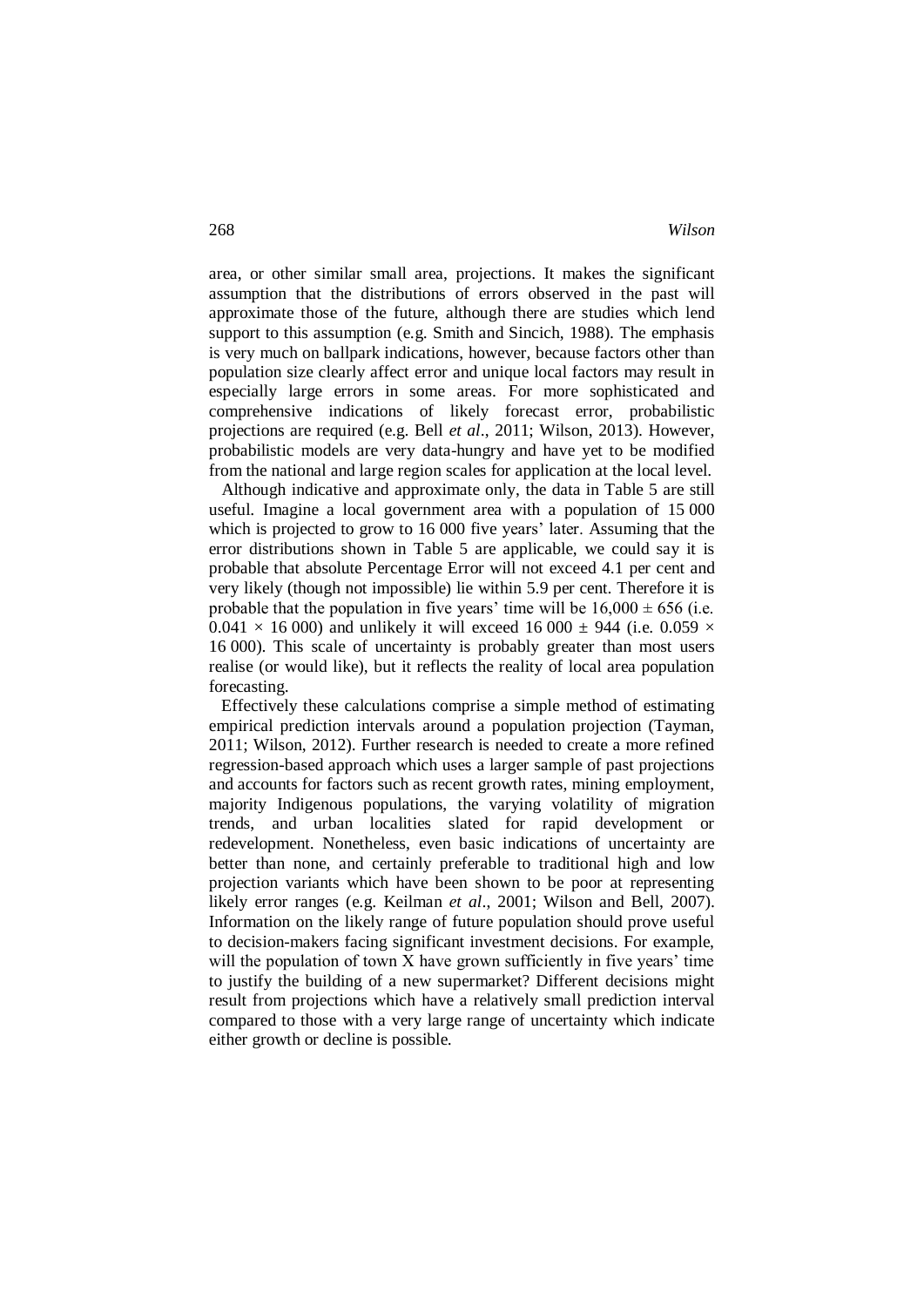# *Short-Term Forecast Error of Australian Local* 269 *Government Area Population Projections*

#### *The Scope for Improving Accuracy*

 Providing information on the uncertainty of projections is important, but it would also be beneficial to undertake research aimed at improving the accuracy of projections. The local area projections assessed in this paper have been shown to be quite accurate overall. Is there really much scope for reducing errors in the future? This author's view is that there is potential to reduce errors a little. A number of suggestions are made.

 First, more robust ERPs are required. The recent ERP recasting has shed light on the issue of uncertainty in official population estimates. Good population projections require a solid foundation of past population trends. In addition, reliable and consistent local area births, deaths, internal migration and overseas migration data are required to understand how populations are changing. Population accounts should be free of any 'unexplained growth': the ERP at 30th June in year t plus the subsequent 12 months of births, minus deaths, plus net internal migration, plus net overseas migration should equal the ERP one year later.

Second, regular assessments of past projections are worthwhile. Diagnosing problems is half-way to providing solutions. Where possible it is useful to assess the accuracy of projected demographic components of change (births, deaths and migration) as well as projected populations. Are there particular demographic components or types of areas that are often poorly forecast? In many cases there may be no obvious answers as to what went wrong, but in others there could be. It may be wise to experiment with different types of projection models for such areas, or averages of several different models which bring different strengths to the overall projection.

 Better projections of migration are also crucial to reducing error, as Figure 2 suggests. Improving accuracy will always be hard in a western liberal democracy with freedom of internal movement and with much of the country's overseas migration not subject to migration controls (e.g. the immigration of Australian and New Zealand citizens, and all emigration flows). Experimenting with different methods of projecting migration, and investigating alternative data sources, may prove helpful. For local areas within metropolitan regions, high-quality data on the region-wide distribution of anticipated residential development or redevelopment are helpful. For non-metropolitan areas, recent analysis by Argent (2014) found a strong correlation between building approvals and net migration volumes in non-metropolitan areas in NSW, suggesting that dwelling data may also be valuable for projections in these areas.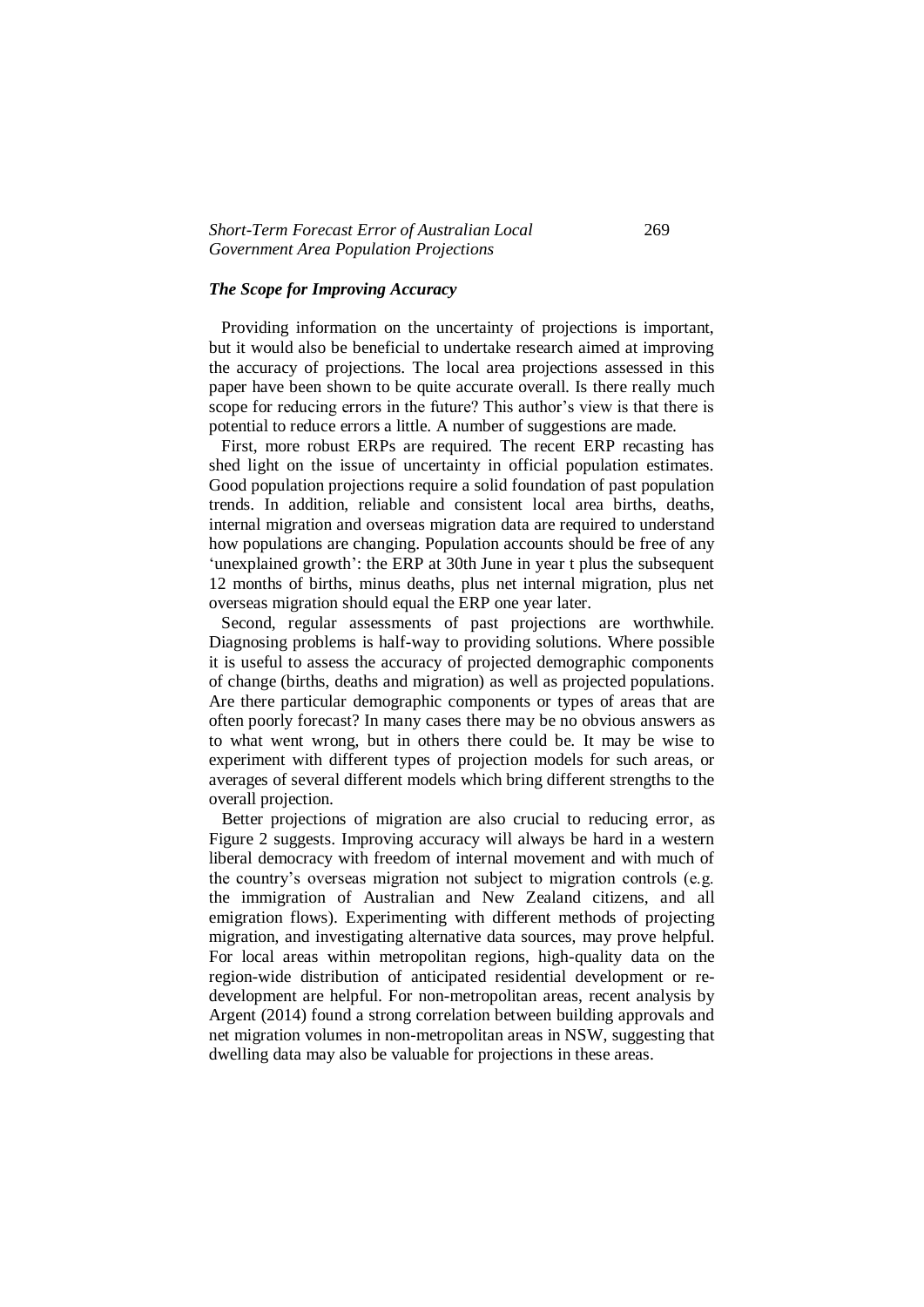Finally, it has been demonstrated that LGAs with the smallest populations tend to have the most inaccurate population projections. The merging of LGAs to avoid any with populations under 5 000 would reduce the likelihood of obtaining errors exceeding 10 per cent after five years, or worse, greater than 20 per cent (classified here as poor or bad forecasts). This would, of course, be a statistical artefact rather than a genuine improvement in projection accuracy, but it would nonetheless make the populations of LGAs at the lower end of the population size spectrum slightly less small and a little more forecastable.

#### **5. SUMMARY AND CONCLUSION**

 This paper has examined the short-term forecast error of the 2006 round local government area population projections produced by five states. The key findings can be summarised as follows:

- Average LGA total population forecast errors were low low relative to naïve linear extrapolation and the 10 per cent error cut-off deemed acceptable in Tye (1994). Across the five states studied the average five year forecast error as measured by WMAPE was just 2.4 per cent.
- Across all LGAs in the five states, 95 per cent were forecast within 10 per cent absolute Percentage Error (with 83 per cent forecast within 5 per cent).
- A small proportion of LGAs (5 per cent) experienced large errors  $(>10$ per cent after 5 years) in their population projections. These were mostly very small and/or Indigenous, or declining rapidly in the recent past, characteristics known to adversely affect forecast accuracy. Projections for LGAs with fewer than about 5 000 people were the most inaccurate.
- Age groups with the highest average errors were the young adult ages and the very elderly. The childhood age groups had low errors, on average.

 In presenting these findings the paper has contributed evidence to a very small literature in Australia and internationally on subnational population forecast accuracy. Future research by the author will concentrate on generating a more comprehensive model of empirical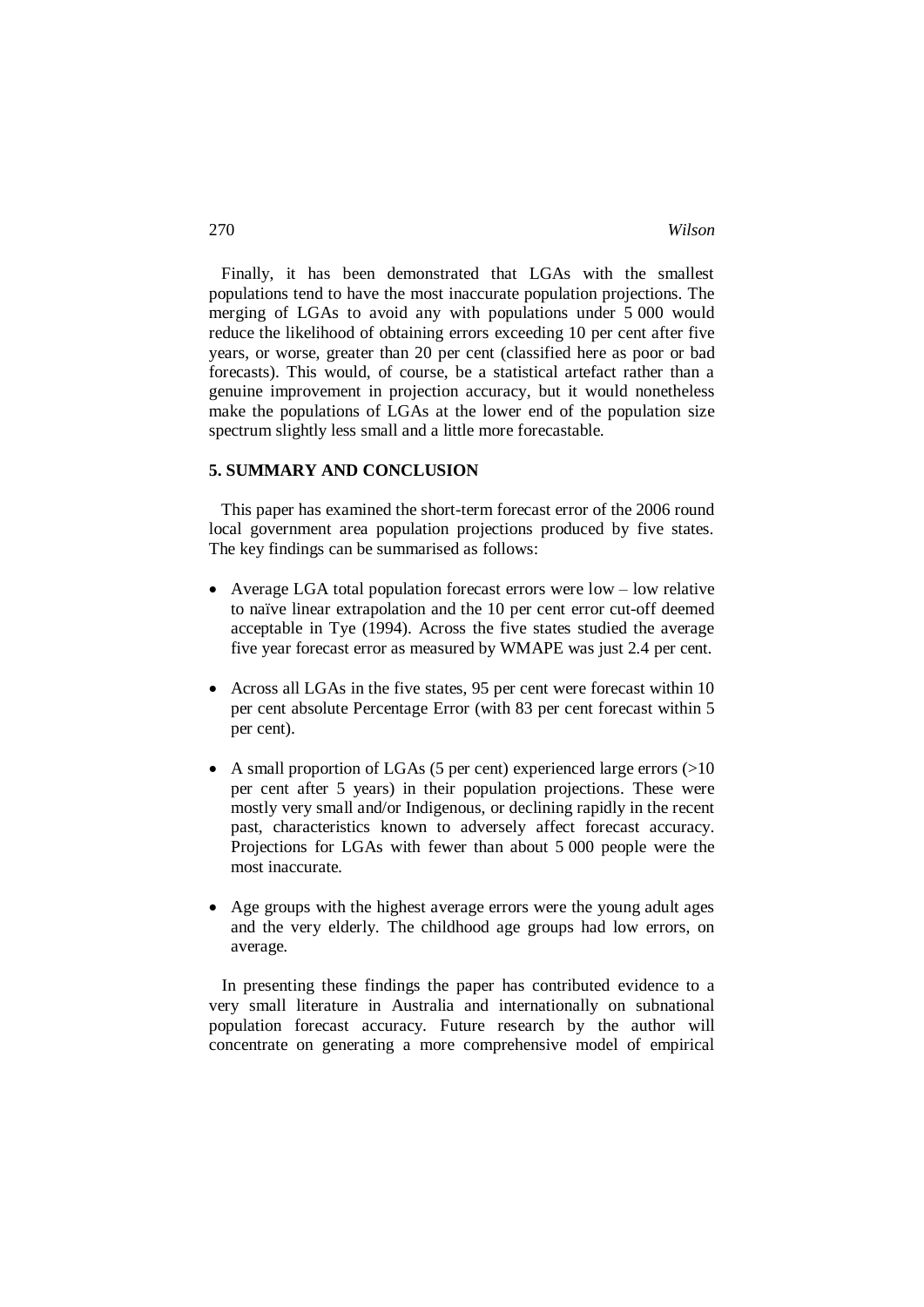# *Short-Term Forecast Error of Australian Local* 271 *Government Area Population Projections*

prediction intervals, and experimenting with ways of reducing error further. A particular focus of this research should be on those LGAs prone to the largest errors, especially with regards to the accuracy of dwelling forecasts for areas expected to grow rapidly, and the economic prospects of small areas heavily dependent on individual industry sectors.

 In the meantime, users of the states' local area population projections can generally be fairly confident about the short-term reliability of the figures. However, users should exercise particular caution with projections for very small populations (under 5 000 people) and those with rapidly declining populations in the recent past, and accept that projections for the young adult ages (20-34) are not as accurate as those for other age groups. In addition, users wishing to obtain a rough indication of the uncertainty of current sets of projections can make use of the error distributions of recent projections (Table 5).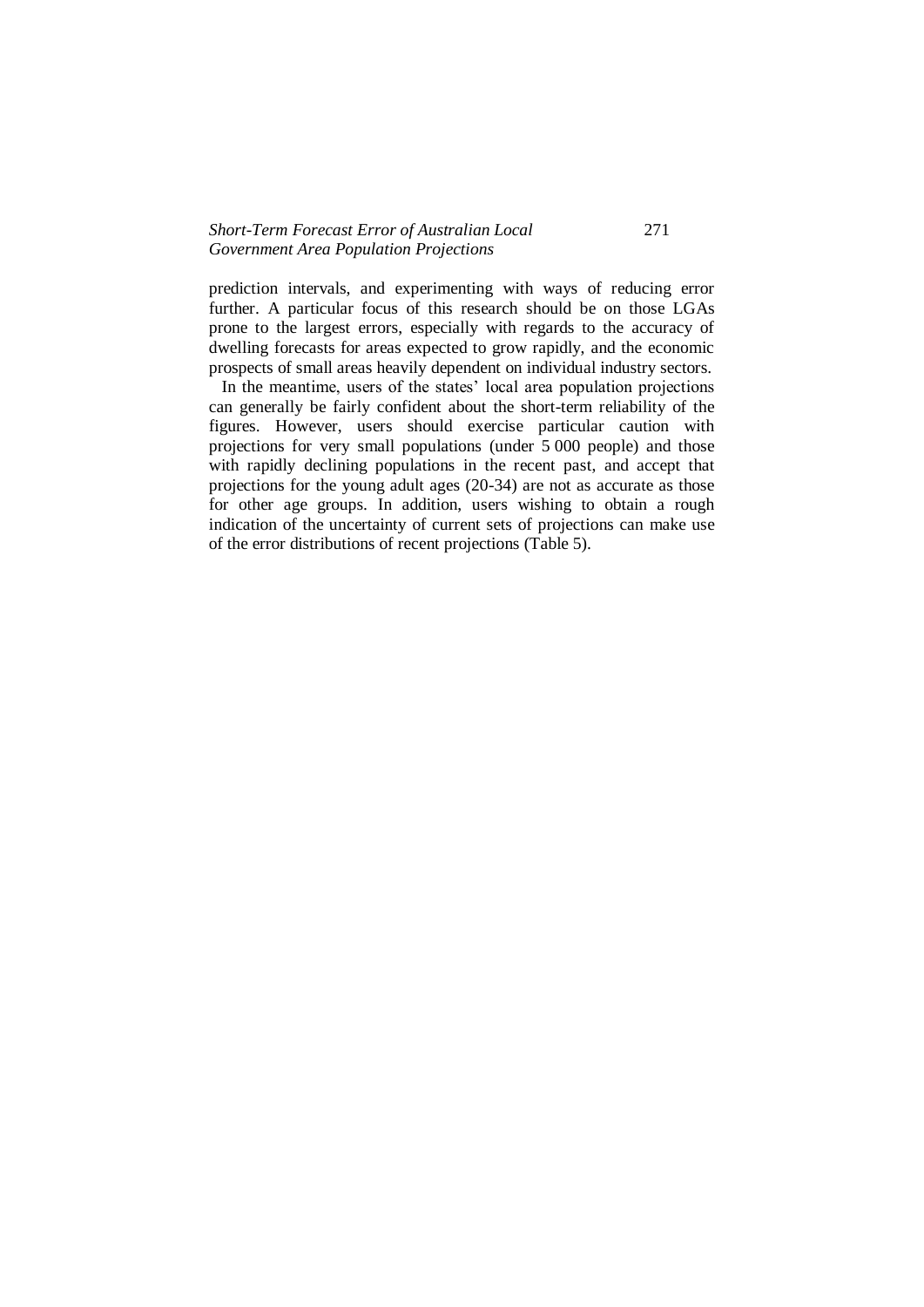#### **REFERENCES**

- ABS (2008). *Experimental Estimates of Aboriginal and Torres Strait Islander Australians, Jun 2006*. [Excel file] Cat. No. 3238.0.55.001. ABS, Canberra.
- ABS (2012). *2011 Census of Population and Housing. Murrumbidgee Time Series Profile*. [Excel file] Cat. No. 2003.0. Canberra: ABS.
- ABS (2013a). *Regional Population Growth, Australia, 2012*. Cat. No. 3218.0. ABS, Canberra.
- ABS (2013b). *Australian Demographic Statistics*. 2011 Census Edition Final. December quarter 2012. Cat. No. 3101.0. ABS, Canberra.
- ABS (2013c). *Estimates of Aboriginal and Torres Strait Islander Australians, June 2011*. [Excel file] Cat. No. 3238.0.55.001. ABS, Canberra.
- ACT Government (2013). *ACT Public School Enrolment Projections 2013 to 2017*. ACT Government, Canberra.
- AEC (Australian Electoral Commission) (2015). Enrolment projections overview – NSW federal redistribution. Online version accessed 14 July 2015,

[http://www.aec.gov.au/electorates/Redistributions/2014/nsw/enrol](http://www.aec.gov.au/electorates/Redistributions/2014/nsw/enrolment-projections-overview.htm) [ment-projections-overview.htm.](http://www.aec.gov.au/electorates/Redistributions/2014/nsw/enrolment-projections-overview.htm)

- Argent, N. (2014). *The Movement of People in Regional New South Wales, 2006-2011*. Report to the NSW Department of Planning and Environment. University of New England, Armidale.
- Bell, M., Wilson, T. and Charles-Edwards, E. (2011). Australia's Population Future: Probabilistic Forecasts Incorporating Expert Judgement. *Geographical Research*, 49(3), pp. 261-275.
- Carey, K. D. (2011). *School District Master Planning*. Rowman and Littlefield, Lanham.
- Diamond, I., Tesfaghiorghis, H. and Joshi, H. (1990). The Uses and Users of Population Projections in Australia. *Journal of the Australian Population Association*, 7(2), pp. 151-170.
- Dovey, C. (2015). Schoolyard Crush. *The Monthly*, February 2015.

Johnstone, K. (forthcoming, 2015). Communicating Population Projections to Stakeholders: a Case Study from New South Wales. In Wilson, T., Bell. M., and Charles-Edwards, E. (Eds) *Demography for Planning and Policy: Australian Case Studies*. Springer.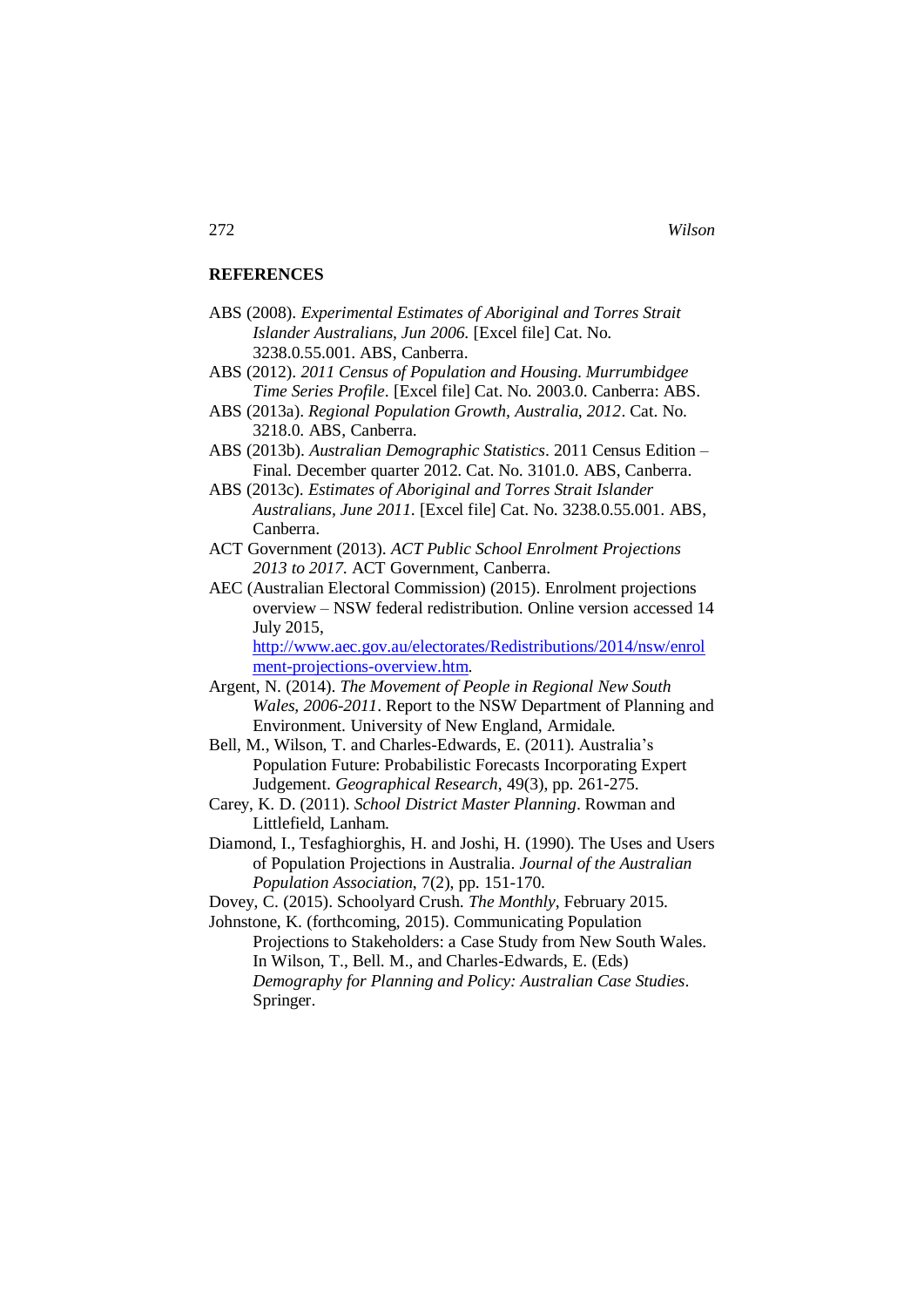- Keilman, N. (1999). How Accurate are the United Nations World Population Projections? In W. Lutz, J.W. Vaupel and D. A. Ahlburg (Eds) *Frontiers of Population Forecasting*, pp. 15-41, Supplement to Population and Development Review vol. 24, Population Council, New York.
- Keilman, N., Pham, D.Q. and Hetland, A. (2001). *Norway's Uncertain Demographic Future*. Oslo: Statistics Norway.
- Murdock, S.H., Leistritz, F.L., Hamm, R.R., Hwang, S. and Parpia, B. (1984). An Assessment of the Accuracy of a Regional Economic-Demographic Projection Model. *Demography*, 21(3), pp. 383-404.
- NSW Department of Planning and Environment (2014). 2014 NSW Population Projections data [Excel file]. Sydney: Department of Planning and Environment. Online version accessed 21 January 2015,

[http://www.planning.nsw.gov.au/en-au/deliveringhomes/populatio](http://www.planning.nsw.gov.au/enau/deliveringhomes/populationandhouseholdprojections/data.aspx) [nandhouseholdprojections/data.aspx.](http://www.planning.nsw.gov.au/enau/deliveringhomes/populationandhouseholdprojections/data.aspx)

- NSW Department of Planning (2009). *New South Wales Statistical Local Area Population Projections, 2006-2036*. Department of Planning, Sydney.
- Queensland Department of Infrastructure and Planning (2008). *Queensland's Future Population: 2008 edition*. Department of Infrastructure and Planning, Brisbane.
- Queensland Government Statistician's Office (2013). Projected Population (Medium Series), by Five-Year Age Group (Males, Females, and Persons), by Local Government Area, Queensland, 2011 to 2036 [Excel file]. Queensland Treasury and Trade, Brisbane. Online version accessed 21 January, [http://www.qgso.qld.gov.au/products/tables/proj-pop-medium](http://www.qgso.qld.gov.au/products/tables/proj-pop-medium-series-age-group-sex-lga-qld/index.php)[series-age-group-sex-lga-qld/index.php.](http://www.qgso.qld.gov.au/products/tables/proj-pop-medium-series-age-group-sex-lga-qld/index.php)
- Rayer, S. (2008). Population Forecast Errors: a Primer for Planners. *Journal of Planning Education and Research*, 27, pp. 417-430.
- Rayer, S. and Smith, S.K. (2014). Population Projections by Age for Florida and its Counties: Assessing Accuracy and the Impact of Adjustments. *Population Research and Policy Review*, 33(5), pp. 747-770.
- Salt, B. (2014). Population Forecasts Key to Good Planning. *The Australian*, 11 September 2014, Property page 25.
- Siegel, J.S. (2002). *Applied Demography: Applications to Business, Government, Law and Public Policy*. Academic Press, San Diego.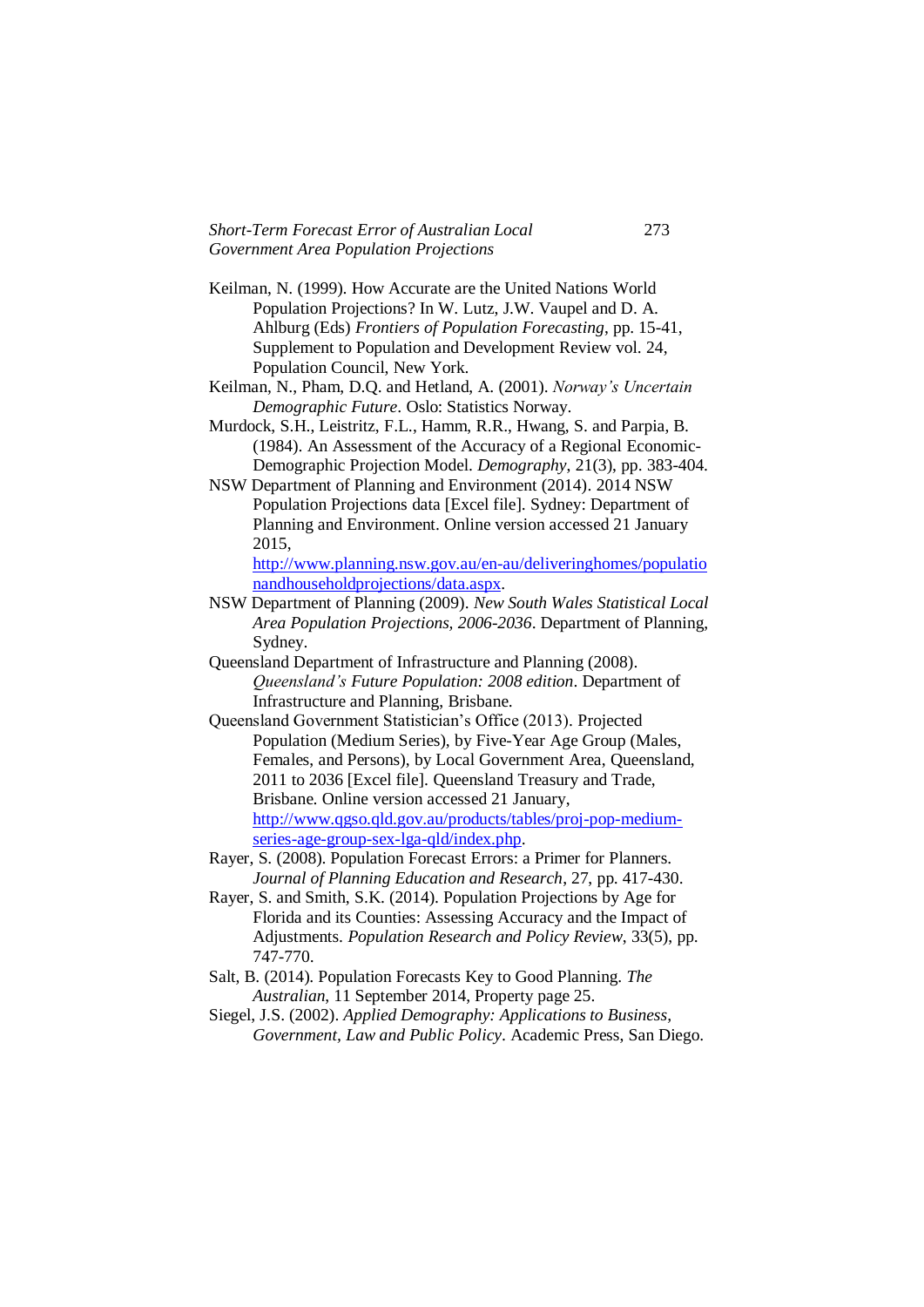| Smith, S. and Sincich, T. (1988). Stability Over Time in the Distribution |
|---------------------------------------------------------------------------|
| of Population Forecast Errors. Demography, 25, pp. 461-474.               |

Smith, S.K. (1987). Tests of Forecast Accuracy and Bias for County Population Projections. *Journal of the American Statistical Association*, 82, pp. 991-1003.

Smith, S.K. and Rayer, S. (2011). *An Evaluation of Population Forecast Errors for Florida and Its Counties, 1980–2010*. Bureau of Economic and Business Research, University of Florida.

- South Australian Department of Planning and Local Government (2011). Age-Sex Population Projections by Statistical Local Area, 2006- 2026. [Excel file]. Department of Planning and Local Government, Adelaide. Online version accessed 7 February 2012, [www.sa.gov.au/planning/populationprojections.](http://www.sa.gov.au/planning/populationprojections)
- Statistics New Zealand (2008). *How Accurate are Population Projections? An evaluation of Statistics New Zealand population projections, 1991–2006*. Statistics New Zealand, Wellington.
- Tasmanian Demographic Change Advisory Council (2008). Population Projections. [Excel file].Demographic Change Advisory Council, Hobart. Online version accessed 11 October 2009, [www.dcac.tas.go.au/.](http://www.dcac.tas.go.au/)
- Taylor, A. (forthcoming, 2015). Not Just Ageing: Policy and Service Delivery Implications from Changing Population Compositions in the Northern Territory of Australia. In T. Wilson, M. Bell and E. Charles-Edwards (eds) *Demography for Planning and Policy: Australian Case Studies*. Springer.
- Tayman, J. (2011). Assessing Uncertainty in Small Area Forecasts: State of the Practice and Implementation Strategy. *Population Research and Policy Review*, 30, pp. 781-800.
- Tayman, J. and Swanson, D.A. (1999). On the Validity of MAPE as a Measure of Population Forecast Accuracy. *Population Research and Policy Review*, 18, pp. 299-322.
- Tayman, J., Smith, S.K. and Rayer, S. (2011). Evaluating Population Forecast Accuracy: a Regression Approach Using County Data. *Population Research and Policy Review*, 30(2), pp. 235-262.
- Tye, R. (1994). Local Authority Estimates and Projections: How are They Used and How Accurate Do They Need to Be? Working Paper 9, Estimating with Confidence project. Department of Social Statistics, University of Southampton, UK.
- Victoria Department of Transport, Planning and Local Infrastructure (2014). *Victoria in Future 2014*. Department of Transport, Planning and Local Infrastructure, Melbourne.